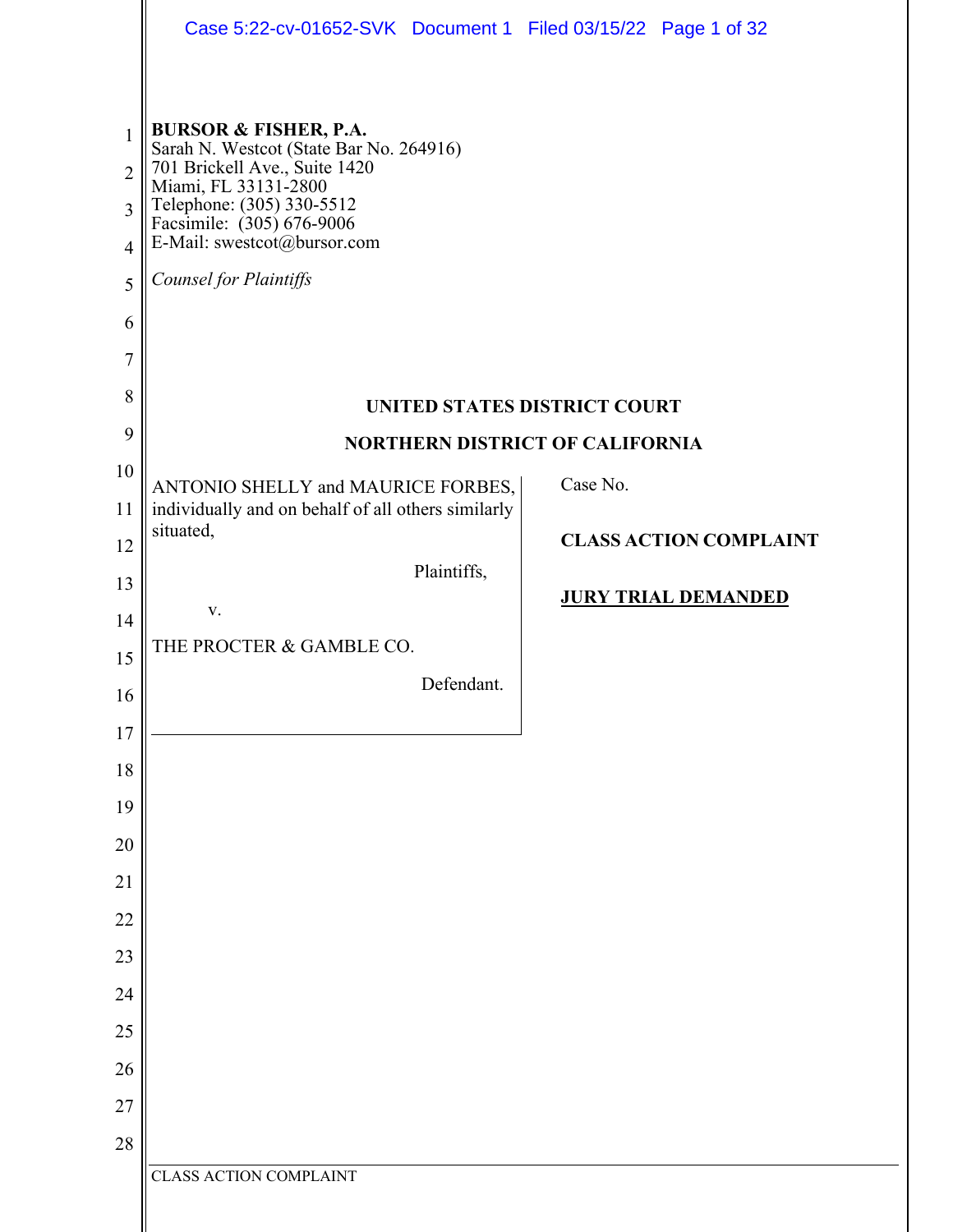Plaintiffs Antonio Shelly and Maurice Forbes (collectively "Plaintiffs"), by and through their attorneys, make the following allegations pursuant to the investigation of their counsel and based upon information and belief, except as to allegations specifically pertaining to themselves and their counsel, which are based on personal knowledge, against Defendant The Procter & Gamble Co. ("Defendant" or "Proctor & Gamble"). **NATURE OF THE ACTION**  1. Proctor & Gamble has made millions of dollars selling its Oral-B charcoal

toothbrush products. These products include the (1) Oral-B Charcoal Soft Whitening Therapy Toothbrush, (2) Oral-B Clinical Charcoal Battery Powered Toothbrush, and (3) Oral-B Charcoal Electric Toothbrush Replacement Brush Heads Refill (the "Products" or "Charcoal Products").

2. To capitalize on consumer demand for teeth whitening products, Defendant makes false and misleading representations about its Charcoal Products to sell the Products at a premium price.

3. Defendant falsely represents that the Charcoal Products' "charcoal-infused bristles" will "naturally whiten<sup>[]</sup> teeth" in as little as one week.

18 19 4. These advertising claims are false, misleading, and reasonably likely to deceive the public because the Charcoal Products do not in fact provide whitening benefits, and certainly do not provide whitening benefits within one week of use. In fact, charcoal in dental products such as toothbrushes has been shown to have no meaningful effect on teeth whitening.

20 21 22 23 24 25 5. Based on Defendant's false and misleading whitening claims, Plaintiffs Antonio Shelly and Maurice Forbes, and the class members they seek to represent, bought Defendant's Charcoal Products at a price premium. Because Plaintiffs and other like them were taken in by Defendant's false promise of whitening, Plaintiffs bring this class action against Defendant to seek a reimbursement of the premium Plaintiffs and the class members paid based on Defendant's false whitening representations.

26 27 6. As a direct and proximate result of Defendant's false and misleading advertising claims and marketing practices, Plaintiffs and members of the Class, as defined herein, purchased

28

1

2

3

4

5

6

7

8

9

10

11

12

13

14

15

16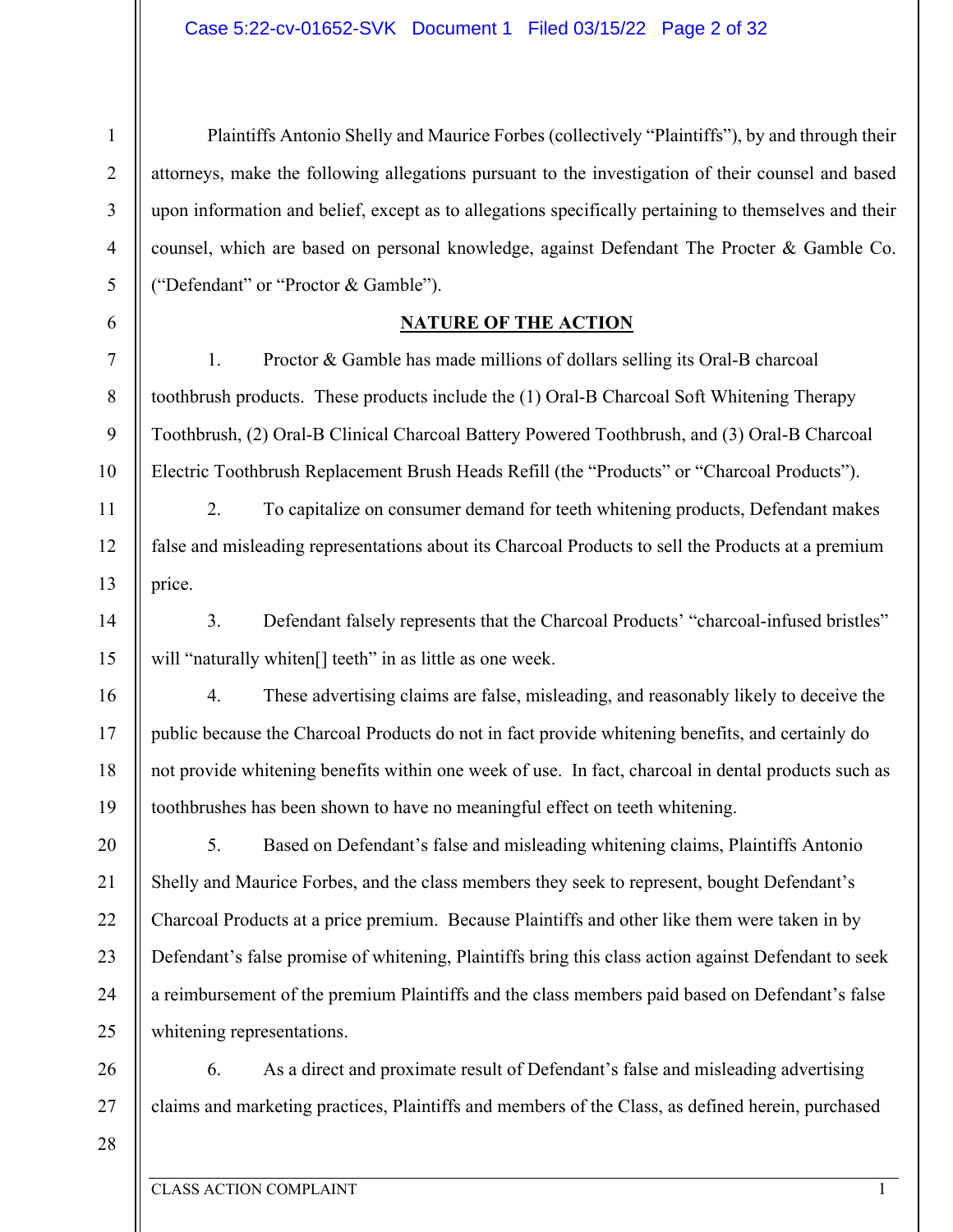### Case 5:22-cv-01652-SVK Document 1 Filed 03/15/22 Page 3 of 32

the Charcoal Products. Plaintiffs and members of the Class purchased the Charcoal Products because they were deceived into believing the Charcoal Products whiten teeth. As a result, Plaintiffs and the Class Members purchased the Charcoal Products and have been injured in fact because the Charcoal Products were not effective for whitening. Plaintiffs and the Class Members have suffered an ascertainable and out-of-pocket loss. Plaintiffs and the Class Members seek a refund of the price premium they paid for these Products.

7. A review of all available, reliable scientific evidence demonstrates that the Products' "charcoal infused" bristles have no natural whitening effects, and the Products certainly cannot "whiten[] teeth in 1 week."

10 11 12 8. Indeed, both the Journal of the American Dental Association and the British Dental Journal have independently found that no scientific literature exists supporting the efficacy of teeth whitening from charcoal-infused dental products.<sup>1</sup>

13 14 15 16 9. Plaintiffs assert claims on behalf of themselves and similarly situated purchasers of Defendant's Charcoal Products for violations of the consumer protection laws of California and New York, unjust enrichment, breach of implied warranty of fitness, and breach of express warranty.

#### **PARTIES**

18 19 20 21 22 23 24 10. Plaintiff Antonio Shelly is a resident of San Jose, California, who has an intent to remain there, and is therefore a domiciliary of California. Plaintiff Shelly purchased the Oral-B Charcoal Soft Whitening Therapy Toothbrush on or about October 2021 at CVS in San Jose, California. Before purchasing the Product, Mr. Shelly reviewed information about the Product, including the representation that the Product would whiten his teeth. When reviewing the Product label, disclosures, warranties, and marketing materials, Mr. Shelly understood them as representations and warranties by Defendant that the Product would whiten his teeth.

25

17

1

2

3

4

5

6

7

8

9

26

27

<sup>&</sup>lt;sup>1</sup> John K. Brooks et al., "Charcoal and Charcoal-Based Dentifrices," 148 *Journal of the American Dental Association* (*JADA*) 661, 661 (2017); Linda H. Greenwall et al., "Charcoal-Containing Dentifrices," 226 *British Dental Journal* 697, 697 (2019).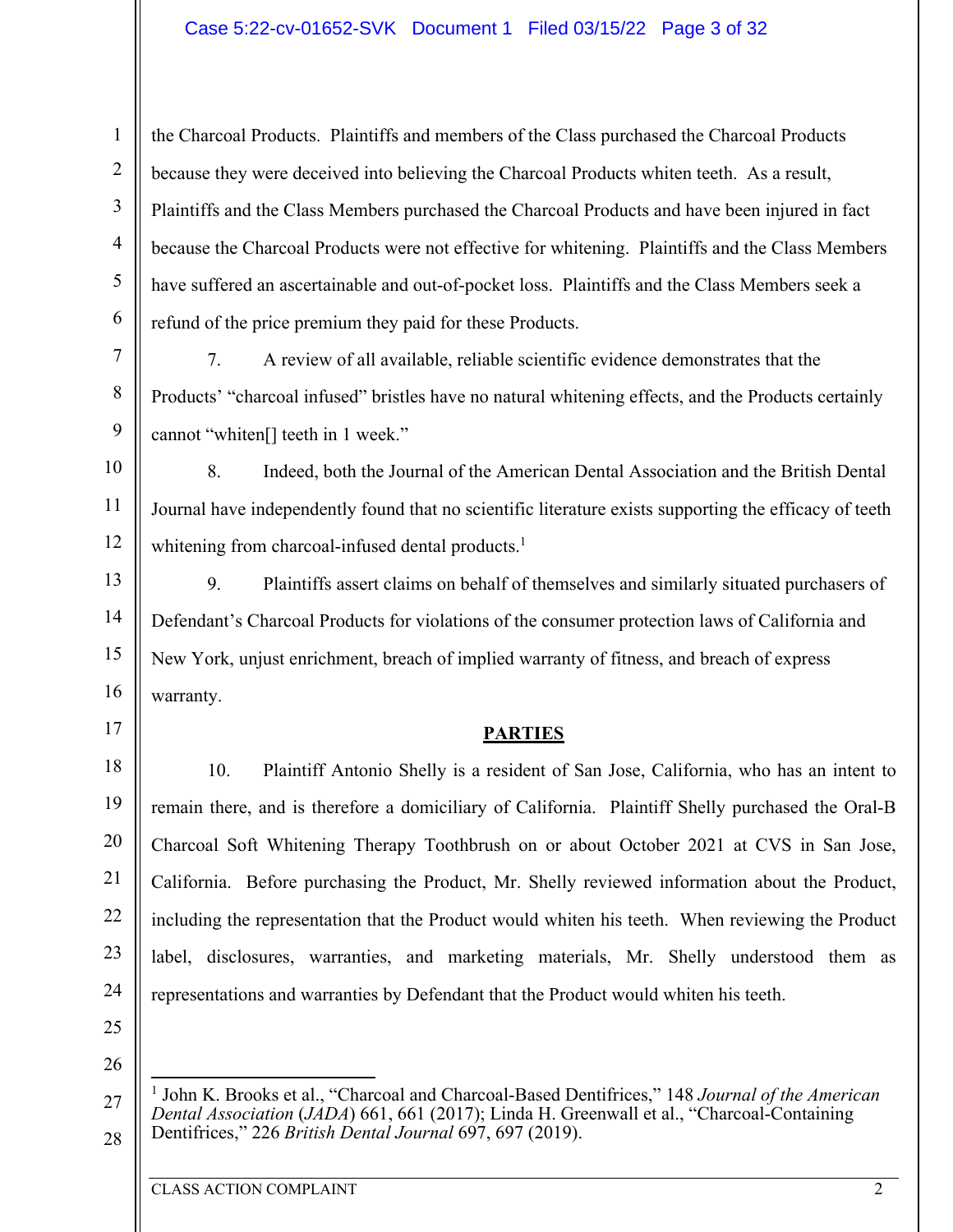11. Mr. Shelly relied on Defendant's representations and warranties in deciding to purchase the Product over other toothbrush products without whitening claims. Accordingly, Defendant's representations and warranties were part of the basis of the bargain, in that he would not have purchased the Product on the same terms had he known Defendant's representations were not true. In making his purchases, Mr. Shelly paid a substantial price premium due to the false and misleading whitening claims.

12. Contrary to the representations on the Product's marketing materials, the Product did not whiten Mr. Shelly's teeth. Mr. Shelly therefore did not receive the benefit of his bargain.

13. Mr. Shelly remains interested in purchasing the Products and would consider purchasing the Products again in the future if the Products actually provided teeth whitening benefits.

11 12 13 14 15 16 17 14. Plaintiff Maurice Forbes is a resident of Monticello, New York, who has an intent to remain there, and is therefore a domiciliary of New York. Plaintiff Forbes purchased the Oral-B Charcoal Electric Toothbrush Replacement Brush Heads on June 25, 2021 at Sam's Club in Middletown, New York. Before purchasing the Product, Mr. Forbes reviewed information about the Product, including the representation that the Product would whiten his teeth. When reviewing the Product label, disclosures, warranties, and marketing materials, Mr. Forbes understood them as representations and warranties by Defendant that the Product would whiten his teeth.

18 19 20 21 22 23 15. Mr. Forbes relied on Defendant's representations and warranties in deciding to purchase the Product over other toothbrush products without whitening claims. Accordingly, Defendant's representations and warranties were part of the basis of the bargain, in that he would not have purchased the Product on the same terms had he known Defendant's representations were not true. In making his purchase, Mr. Forbes paid a substantial price premium due to the false and misleading whitening claims.

24 25

1

2

3

4

5

6

7

8

9

10

16. Contrary to the representations on the Product's marketing materials, the Product did not whiten Mr. Forbes's teeth. Mr. Forbes therefore did not receive the benefit of his bargain.

26 27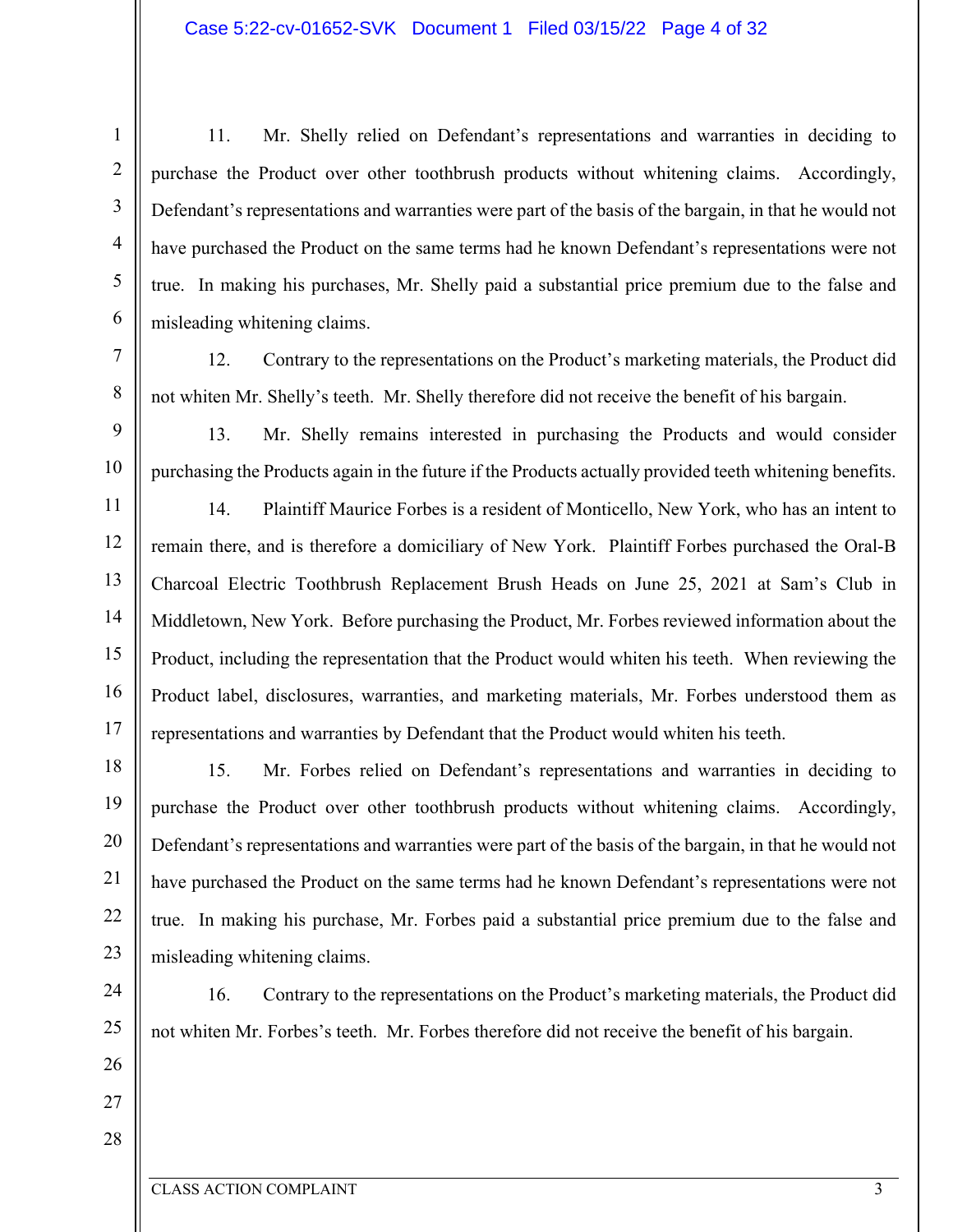17. Mr. Forbes remains interested in purchasing the Products and would consider purchasing the Products again in the future if the Products actually provided his teeth whitening benefits.

18. Defendant The Procter & Gamble Co., is an Ohio corporation with its principal place of business in Cincinnati, Ohio. Defendant manufacturers, markets, sells, and distributes the Products throughout the United States. Defendant manufactured, marketed, sold, and distributed the Products during the Class Period. Defendant was responsible for the planning and execution of the advertising, marketing, labeling, packaging and testing of the Products during the Class Period.

#### **JURISDICTION AND VENUE**

10 11 12 13 14 19. This Court has subject matter jurisdiction pursuant to 28 U.S.C. § 1332(d)(2)(A) because this case is a class action where the aggregate claims of all members of the proposed class are in excess of \$5,000,000.00, exclusive of interest and costs, there are over 100 members of the putative class, and Plaintiffs, as well as most members of the proposed class, are citizens of states different than Defendant.

15 16 17 18 19 20. The Court has personal jurisdiction over Defendant because Defendant conducts substantial business within California, such that Defendant has significant, continuous, and pervasive contacts with the State of California. Moreover, Defendant has purposefully availed itself of the laws and benefits of doing business in California, and Plaintiff Shelly's claims arise out of the Defendant's forum-related activities.

20 21 22 21. Venue is proper in this Court pursuant to 28 U.S.C. § 1391(b) because Defendant transacts significant business within this District and because Plaintiff Shelly purchased and used the Products in this District.

**FACTUAL ALLEGATIONS** 

23

1

2

3

4

5

6

7

8

9

## 24

## *Background on Activated Charcoal*

25 26 27 22. Activated charcoal is charcoal that has been treated with oxygen at very high temperatures. This treatment changes its internal structure, reducing the size of its pores and increasing its surface area, resulting in a fine black powder.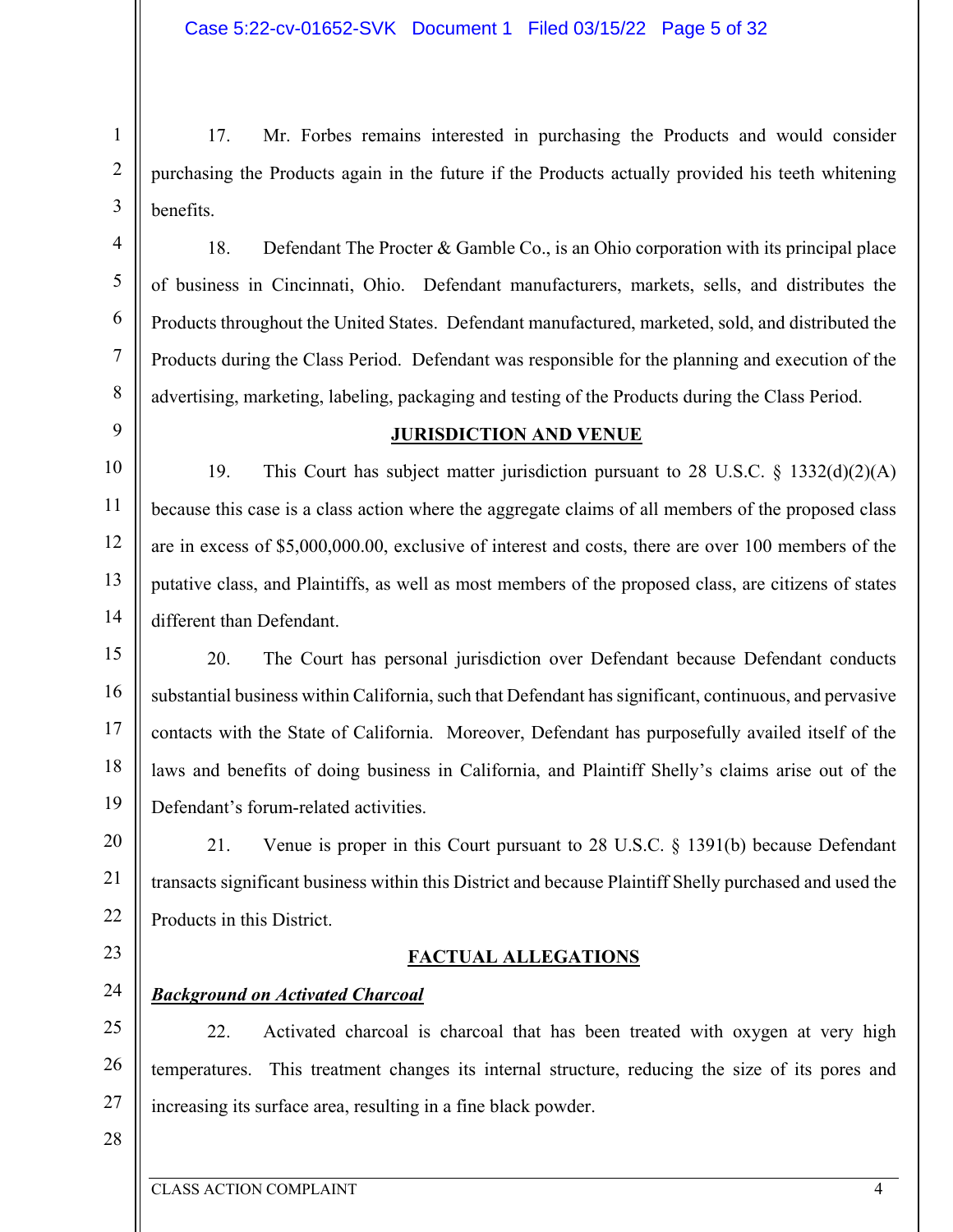

23. Activated charcoal has adsorptive qualities that have proven to be useful in certain medical contexts. For decades, it has been used in the emergency medical treatment of certain types of poisonings and drug overdoses, because, when administered correctly, it can absorb certain heavy metals, drugs, and other toxins. The effectiveness of medicinal activated charcoal in the emergency room setting is limited and dependent on specific factors, such as the type of drug, poison, or toxin, timing between ingestion of the toxin and ingestion of the medicinal charcoal, and dosage of each.

24. Due to the scientific research substantiating activated charcoal for these specific types of medical treatments, the World Health Organization has added activated charcoal to its Model List of Essential Medicines under the "Antidotes and other substances used in Poisonings" section.<sup>2</sup>

25. Despite these narrow intended uses for which activated charcoal has been scientifically tested, companies looking to charge a premium have begun advertising activated charcoal as a novel ingredient in a wide variety of products, coupled with unsubstantiated claims about the ingredient's effectiveness.

26. Examples of recently advertised activated charcoal products and their unsubstantiated claims include the following: activated charcoal pills that assist in hangover prevention, activated charcoal face cream that results in clearer skin, and even activated charcoal deodorant that absorbs unwanted odors.

23

24

1

2

3

4

5

6

7

8

9

10

11

12

13

14

15

16

17

18

19

20

21

22

27. The latest trend in product marketing is infusing activated charcoal into dental products and claiming that the products will whiten teeth.

25 26

27

<sup>&</sup>lt;sup>2</sup> World Health Organization, "19th WHO Model List of Essential Medicines," 1, 4 (2015) https://www.who.int/medicines/publications/essentialmedicines/EML\_2015\_FINAL\_amended\_NO V2015.pdf?ua=1.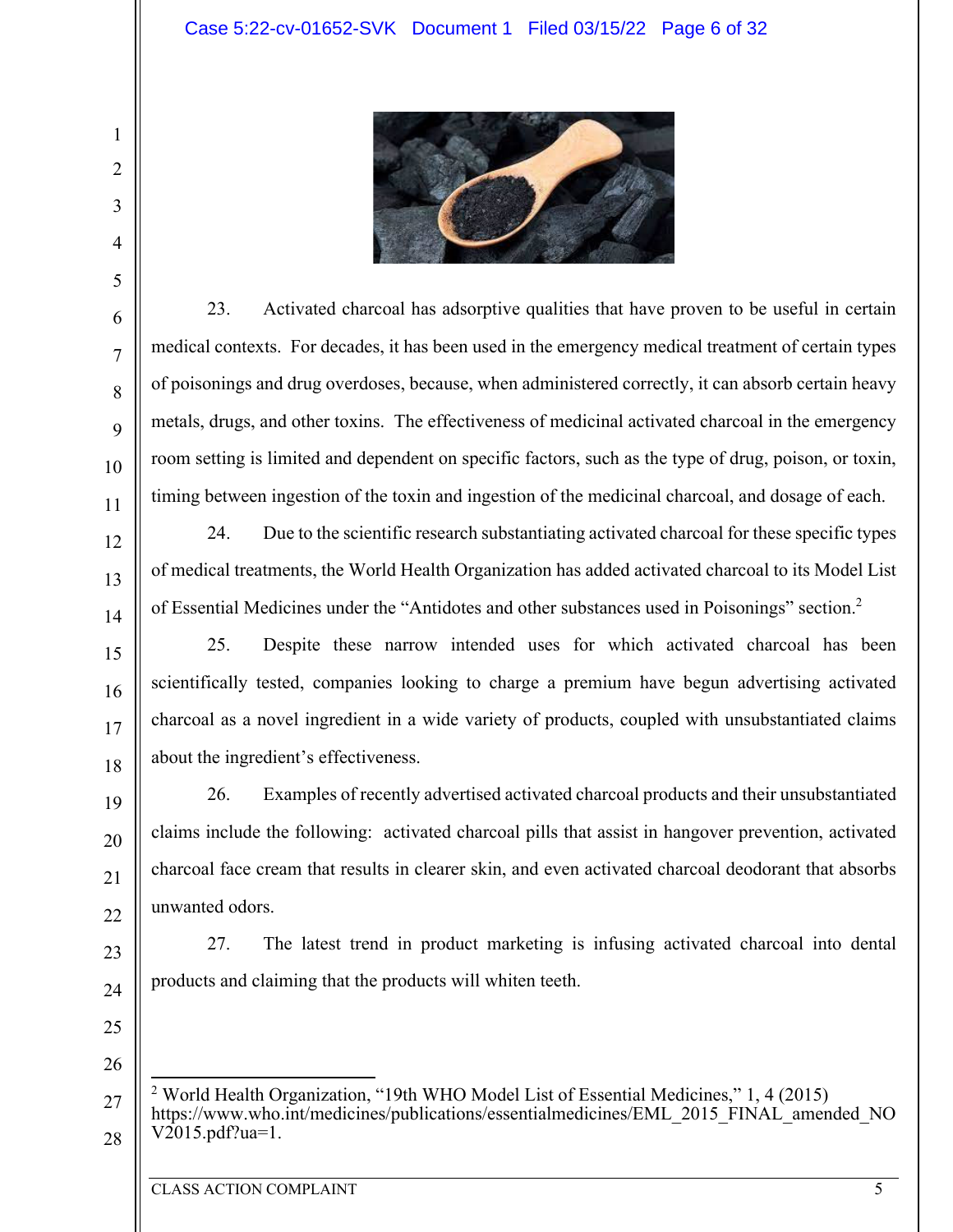28. These unsubstantiated charcoal teeth-whitening claims have likely arisen due to the high consumer demand for teeth whitening products. In fact, the global market for teeth-whitening products is expected to reach \$7.4 billion by 2024.

29. Seeking to capitalize on this lucrative market, Defendant introduced its line of Charcoal Products, bearing representations that the charcoal "infused" products will whiten teeth in as little as one week.

30. Defendant makes these claims on the Products which include: (1) Oral-B Charcoal Soft Whitening Therapy Toothbrush, (2) Oral-B Clinical Charcoal Battery Powered Toothbrush, and (3) Oral-B Charcoal Electric Toothbrush Replacement Brush Heads Refill.

# 

## *Defendant's Charcoal Representations*

 31. Through extensive and widespread national marketing campaigns, Defendant makes claims that the Products' "charcoal infused bristles" will whiten teeth. In fact, each of the Products' labels contain the representation that the Products will "naturally whiten[] teeth" or that the Products will "whiten<sup>[]</sup> teeth in one week."

 32. Defendant communicates the same substantive message throughout its advertising and marketing of the Products, including at point of sale, on the front of the Product packaging: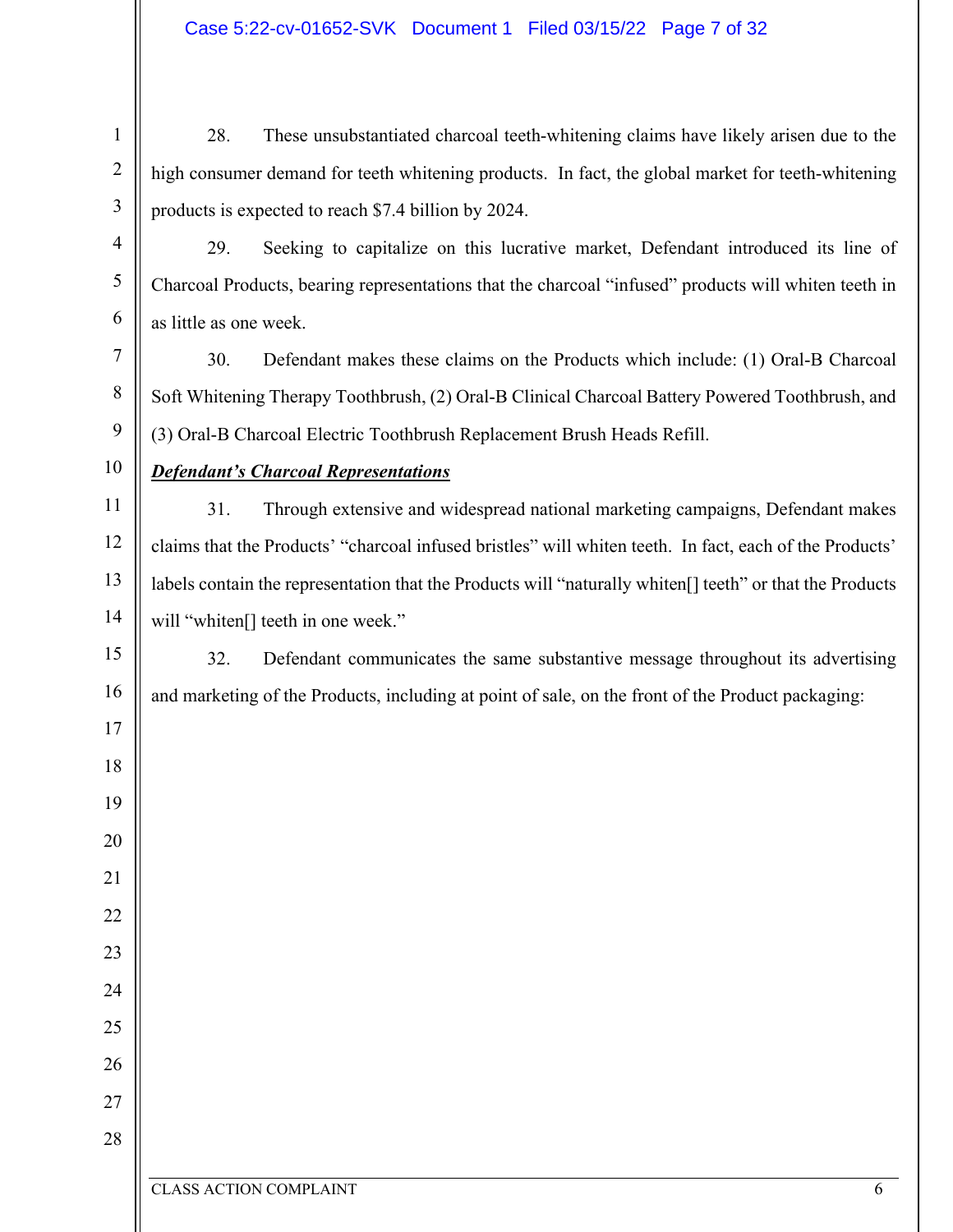## Case 5:22-cv-01652-SVK Document 1 Filed 03/15/22 Page 8 of 32



33. Each consumer who has purchased the Products has been exposed to Defendant's misleading advertising.

34. Each of Defendant's Charcoal Products bear the same message: that the product will whiten consumers' teeth. This message is conveyed through two representations on the Products: "whiten[] teeth in 1 week" and "naturally whiten[] teeth." These representations appear on the Products' labeling, packaging, and throughout Defendant's extensive online marketing and print advertising.

35. Defendant specifically advertises that it is the activated charcoal component of its Products that provides the alleged whitening benefits. The word "charcoal" appears in large font on the font of the Products' packaging and labeling, and Defendant's website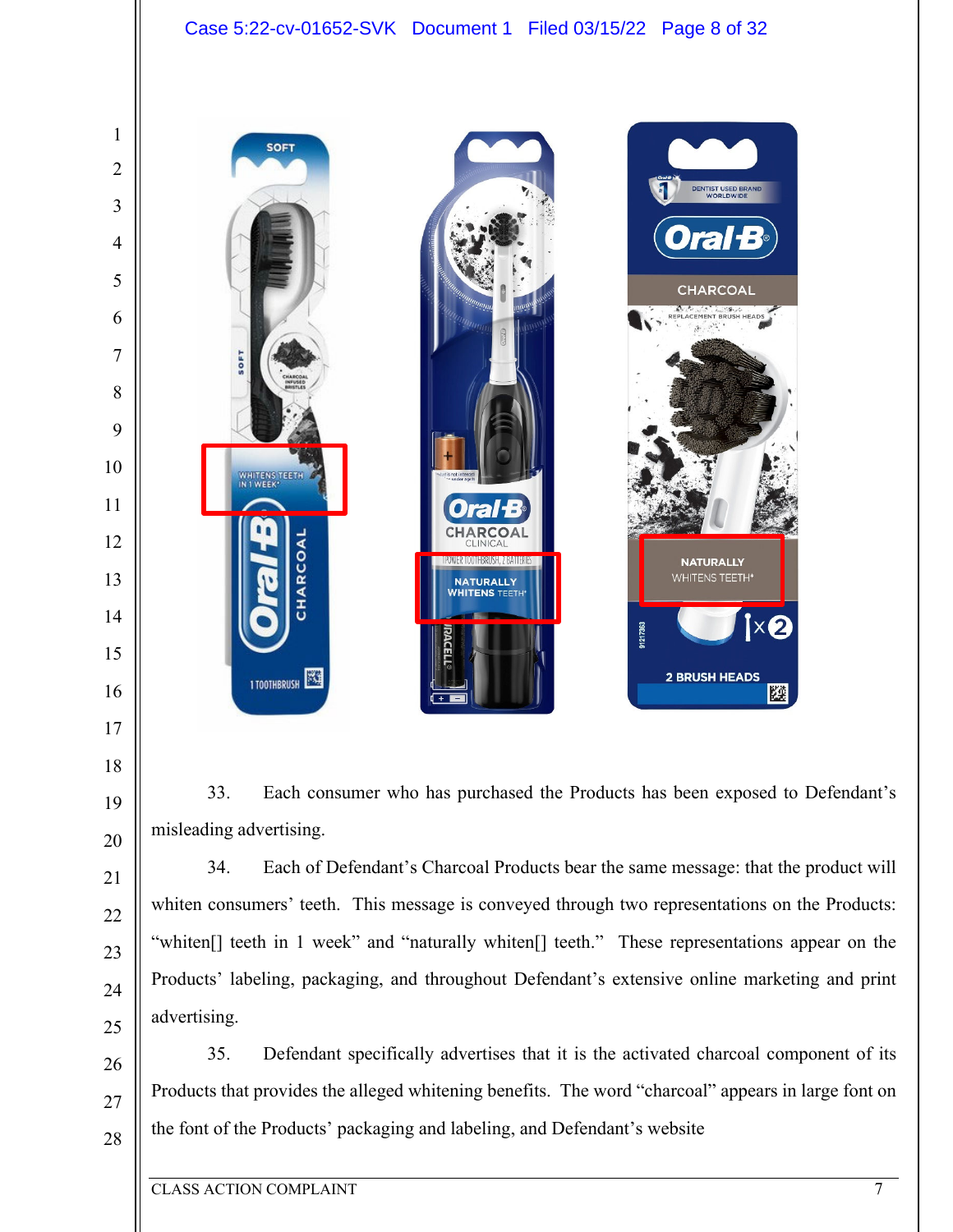36. Throughout Defendant's marketing, charcoal is featured as a key ingredient to support Defendant's whitening claims. All of the Products include visual depictions of specks of charcoal on the front of the packaging. For example, Defendant's Charcoal Soft Whitening Therapy Toothbrush prominently features pictures of pieces of charcoal on the packaging and claims that the Product includes "charcoal infused bristles":



37. Defendant clearly attributes the whitening teeth claims to the presence of charcoal in the Products, as similar lines of Oral-B toothbrushes fail to make such whitening claims. For example, compare the labeling differences between the Oral-B Charcoal electric toothbrush heads (shown in the bottom row below) with other non-charcoal containing Oral-B electric toothbrush heads (shown in the top row below):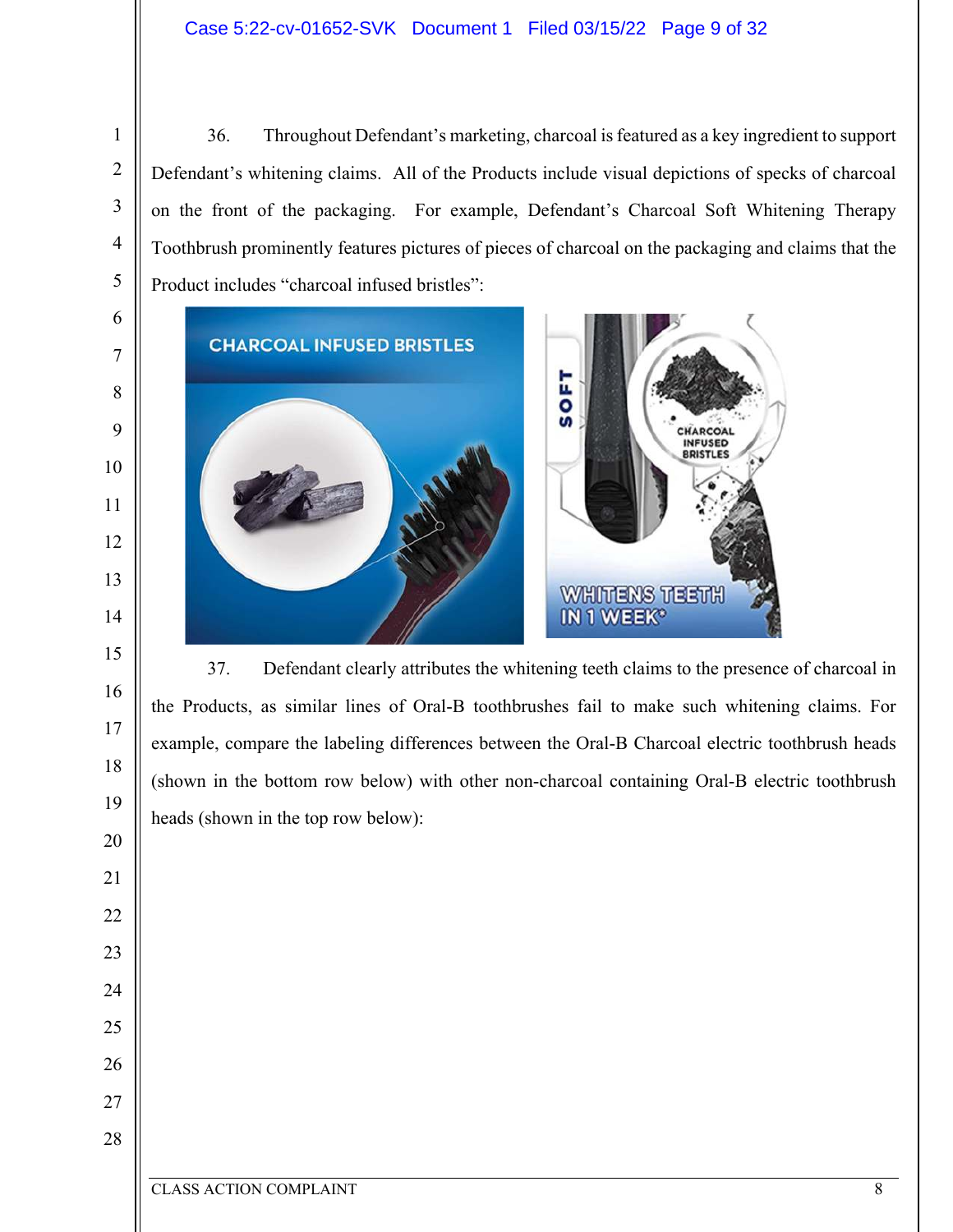# Case 5:22-cv-01652-SVK Document 1 Filed 03/15/22 Page 10 of 32

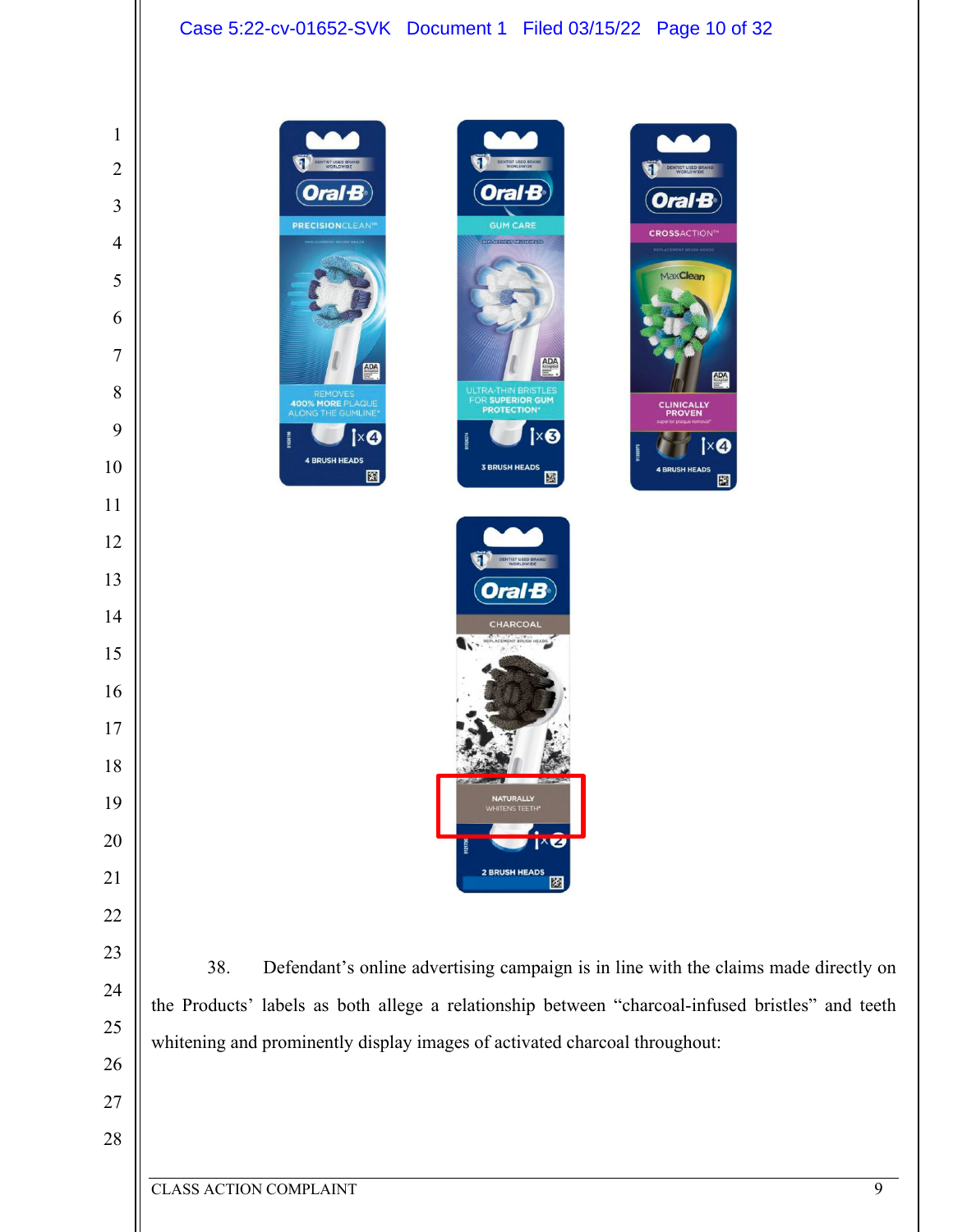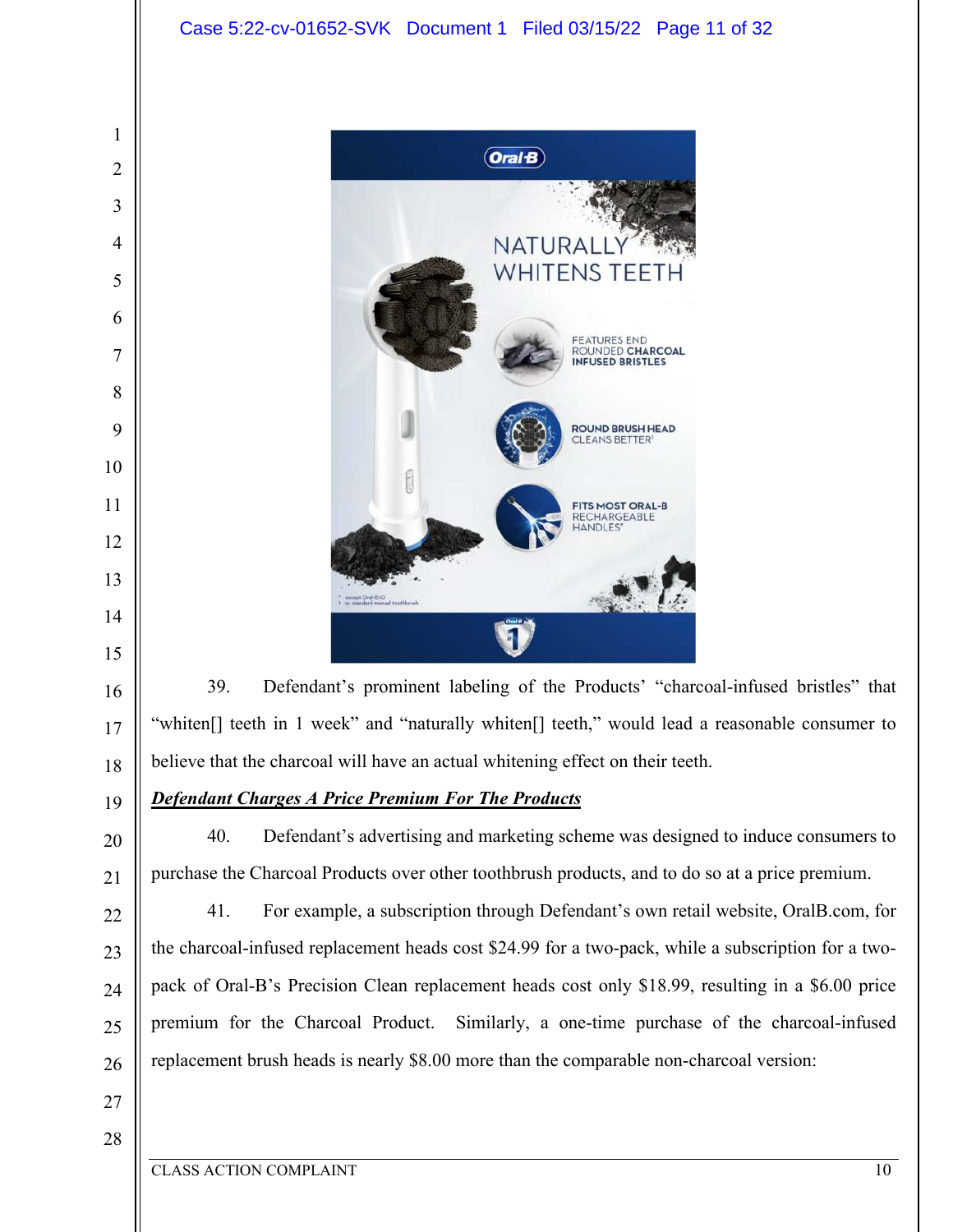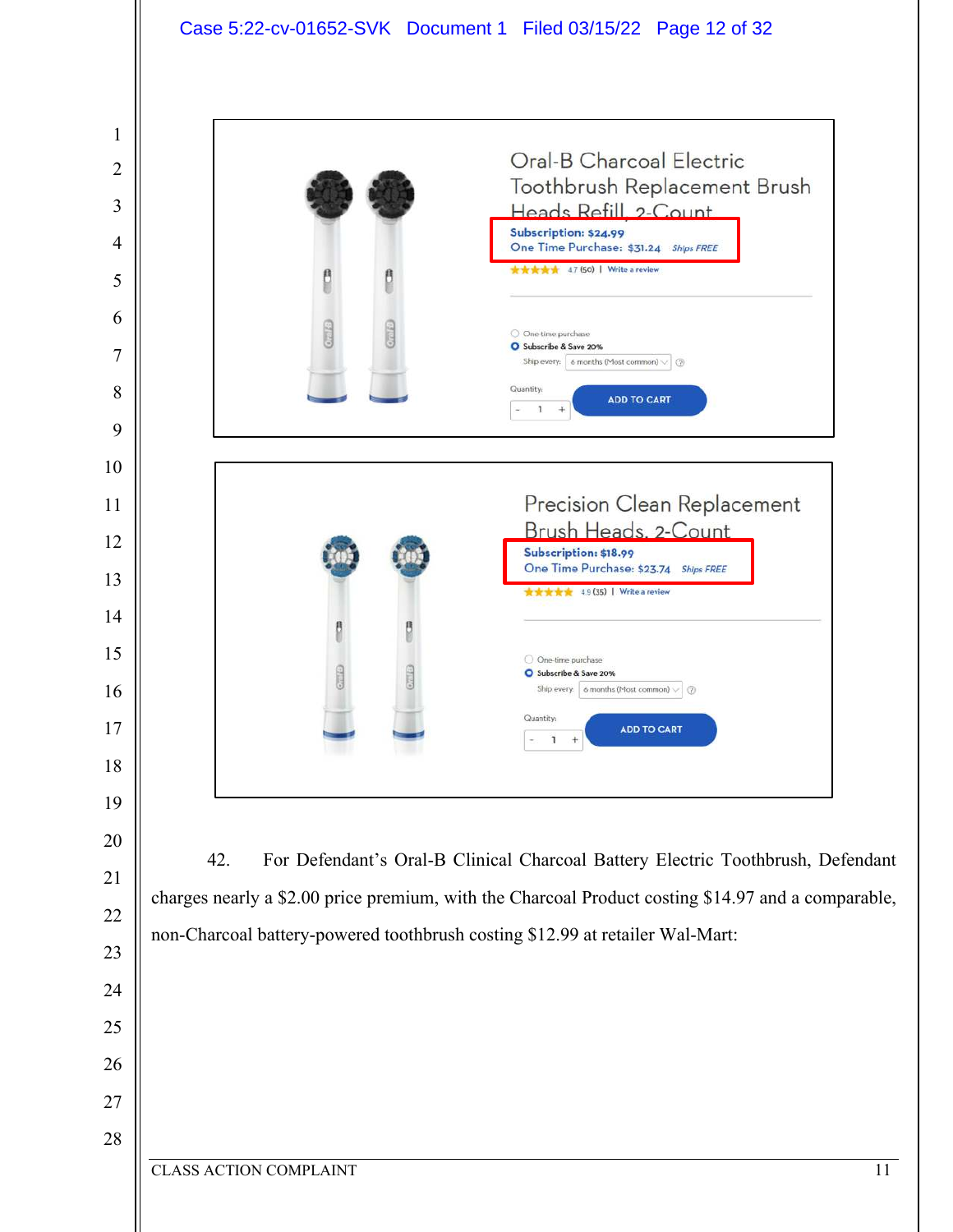Oral-B



43. Defendant also charges a price premium of more than \$1.00 for its non-electric Charcoal Products, including its Oral-B Charcoal Soft Whitening Therapy Toothbrush. For example, Defendant charges \$9.79 for a 2-pack of the Charcoal Product, while a comparable two pack of Defendant's non-charcoal toothbrushes sells for \$8.49 at retailer Target:

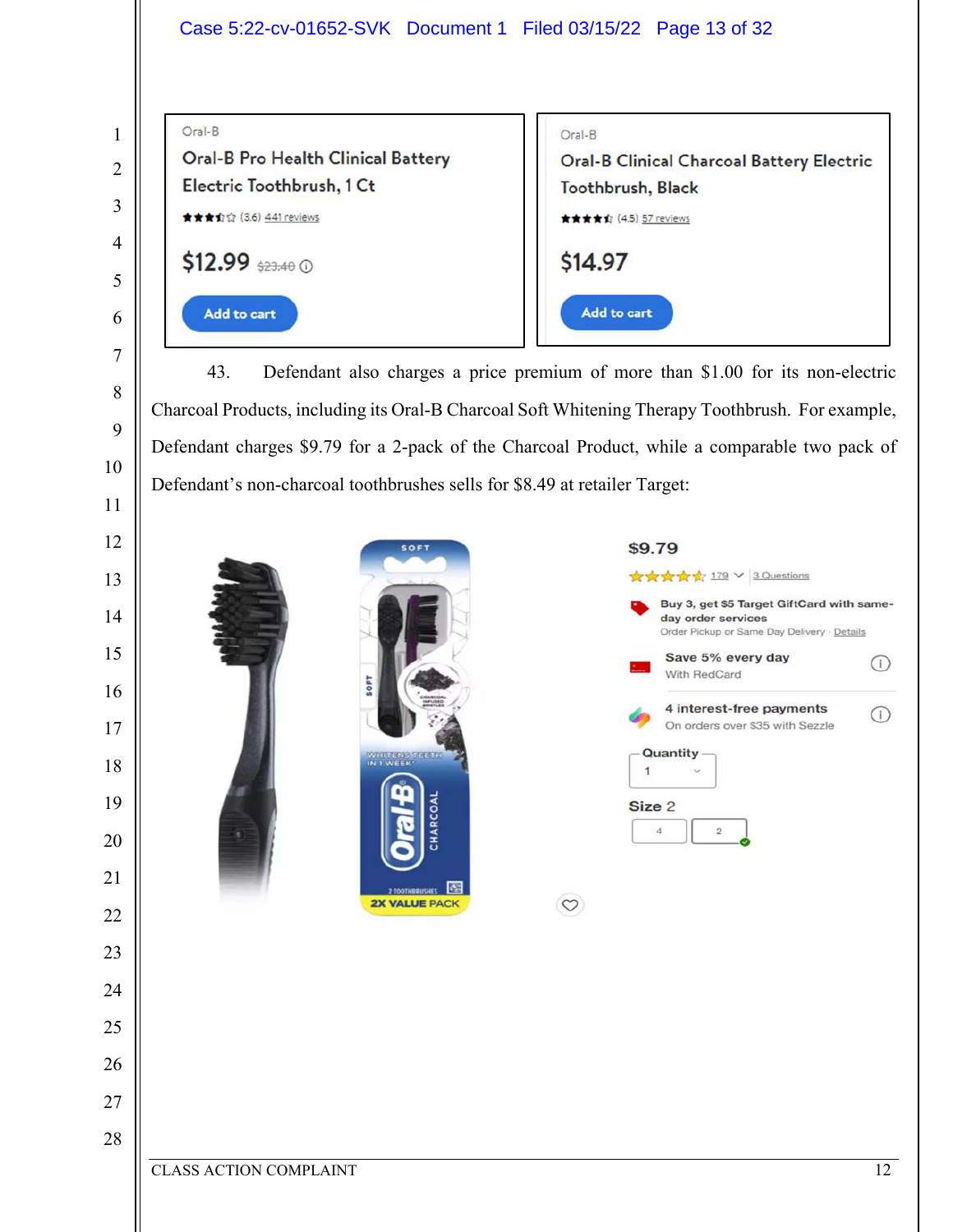

44. These price premiums are consistent across retailers, including brick and mortar stores, online retailers, and Defendant's own website.

## *Charcoal-infused Dental Products Do Not Whiten Teeth*

45. The consensus of respected dentists, researchers and industry experts weighs against the use of charcoal-infused dental products, due to the lack of scientific substantiation on efficacy.

46. As of the date of this complaint, there are no peer-reviewed studies focused on the efficacy of whitening claims for charcoal-infused toothbrushes.

47. But even when looking to the peer-reviewed studies on charcoal-based toothpastes, it is evident that any efficacy claims related to teeth whitening are unsubstantiated.

48. In 2017, the Journal of the American Dental Association ("JADA") published a review examining the efficacy and safety of charcoal-based dentifrices (defined as a powder, paste, or other material for cleansing teeth).<sup>3</sup> The JADA authors, Dr. John Brooks, DDS, Dr. Nasir Bashirelahi, PhD, and Dr. Mark A. Reynolds, DDS, PhD, reviewed the first 50 consecutive charcoal dentifrices from Google.com and Amazon.com to assess how the marketing claims of those products

 John K. Brooks et al., "Charcoal and Charcoal-Based Dentifrices," 148 *JADA* 661, 661 (2017).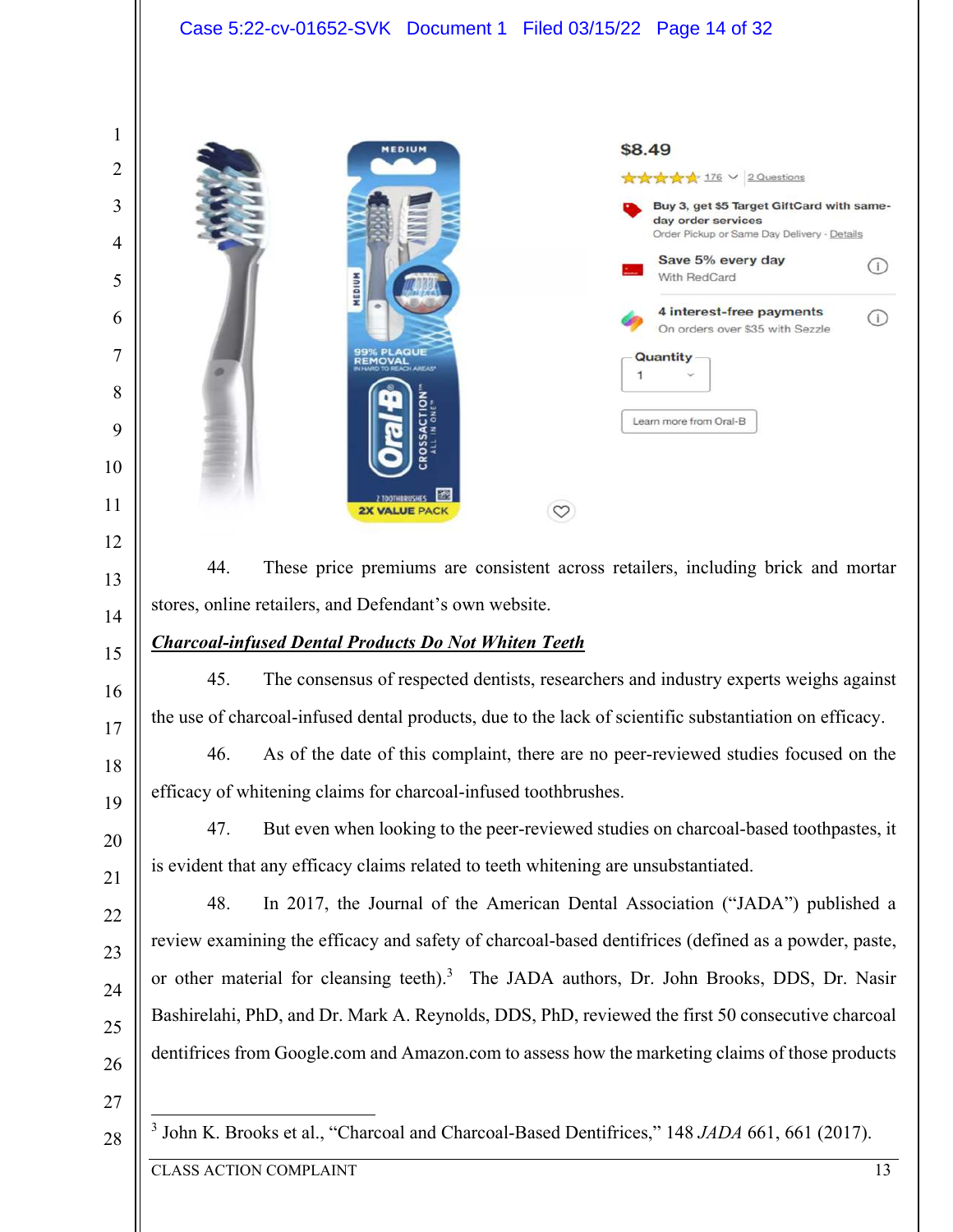## Case 5:22-cv-01652-SVK Document 1 Filed 03/15/22 Page 15 of 32

compared with the available scientific literature evaluating the efficacy and safety of charcoal-based dentifrices.

49. The JADA authors ultimately concluded that there is insufficient laboratory or clinical data to substantiate the cosmetic or health benefit claims for charcoal dentifrices, including for claims related to teeth whitening.<sup>4</sup>

6 7 8 9 10 11 12 13 14 15 50. Two years later, the British Dental Journal ("BDJ") again confirmed a lack of substantiation in the form of scientific, sound and reliable studies.<sup>5</sup> The 2019 BDJ article concluded that charcoal dentifrices are a "fashionable, marketing gimmick" that could, in fact, cause harm to oral health, structures, and aesthetics.<sup>6</sup> Additionally, the article expressed concern towards the marketing of charcoal dentifrices that place "a strong emphasis on benefits which appeal to consumers, which have yet to be disproved," and that favor a "scientifically claimed until proved wrong approach... over substantiated, evidence-based promotion."<sup>7</sup> Notably, the authors lamented that this type of marketing approach of "[f]alse and deceptive messaging, together with the selective provision of information could be classed as misleading practice, contrary to the consumers' best interests and protection."<sup>8</sup>

16 17 18 51. Numerous qualified dental professionals have also spoken out on these findings and have raised other safety, therapeutic and cosmetic concerns, cautioning against the use of charcoalbased dental products.<sup>9</sup>

19 20 21 52. For example, Ada Cooper, DDS, as spokesperson for the American Dental Association ("ADA") has warned that brushing with dentifrices that are too abrasive, like charcoal, "**can actually make your teeth look more yellow**, because it can wear away the tooth's enamel and

- 24  $^{4}$  *Id.* at 669.
- 25 5 Linda H. Greenwall et al., "Charcoal-Containing Dentifrices," 226 *British Dental Journal* 697, 700 (2019).
- 26 *6 Id*. 7 *Id.* at 698.
- 8 *Id.*

22

23

1

2

3

4

<sup>27</sup>  28 <sup>9</sup> *Beware Whitening Promise of Charcoal Toothpastes*, THE FAMILY DENTAL CTR., Mar. 2019, https://thefamilydentalcenter.com/blog/beware-whitening-promise-of-charcoal-toothpastes/.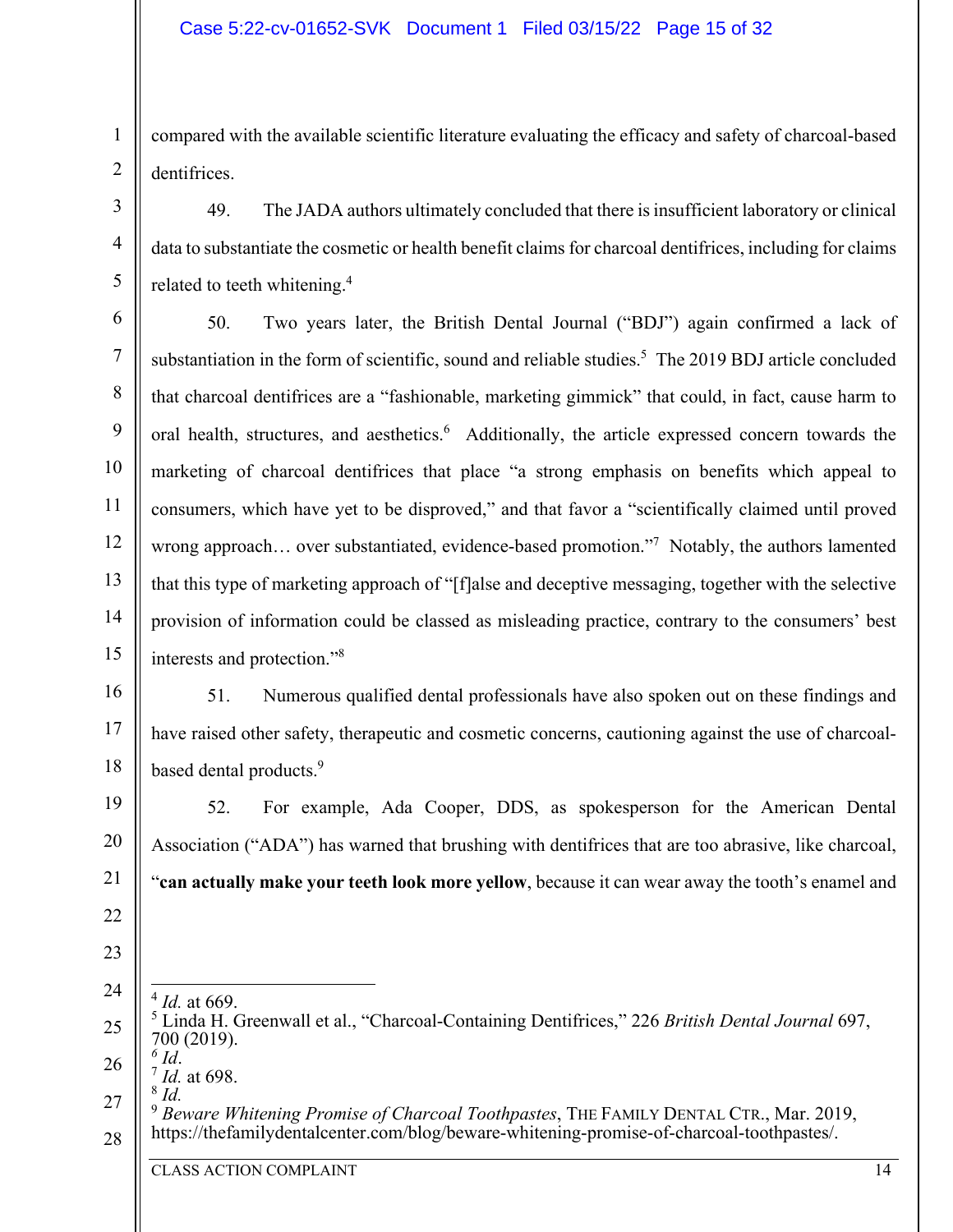## Case 5:22-cv-01652-SVK Document 1 Filed 03/15/22 Page 16 of 32

expose the softer, yellow layer called dentin."<sup>10</sup> Cooper expressed concern over charcoal-based dental products, noting that "[j]ust because something is popular doesn't mean it's safe."<sup>11</sup>

53. Charcoal dentifrices also stain teeth. According to Nair Wilson, Emeritus Professor of dentistry at King's College London, brushing with charcoal dentifrices may cause "**negative aesthetic effects**" due to "grey or black marginal charcoal staining" on teeth.<sup>12</sup>



54. As a result of all the above, the ADA has not approved any charcoal dental products, including charcoal-based toothbrushes<sup>13</sup>, for its ADA Seal of Acceptance, which certifies the safety and efficacy of dental products based on clinical data and research.

55. Given the body of scientific research on the topic of charcoal dental products, Defendant knew or should have known its claims that the Charcoal Products "whiten[] teeth in 1 week" and "naturally whiten[] teeth" were misleading, deceptive, and/or false and lacked a reasonable basis.

56. Defendant omitted material information, including that scientific literature counterindicates the efficacy of charcoal in oral care use for teeth whitening. Defendant omitted such material information despite a duty to disclose.

57. Defendant charges a premium for the Products over Oral-B's products that do not contain charcoal.

<sup>10</sup> *Id*. (emphasis added).  $\ddot{a}$ <sup>11</sup> $\dddot{a}$ <sup>1</sup>.

<sup>12</sup> Linda Greenwall and Nairn Wilson, *Charcoal Toothpastes: What We Know So Far*, CLINICAL PHARMACIST, August 2017, https://pharmaceutical-journal.com/article/letters/charcoal-toothpasteswhat-we-know-so-far (emphasis added). <sup>13</sup> "Toothbrushes with the ADA Seal have had data reviewed by the ADA Council on Scientific

Affairs and have met the recommendations for both manual and powered toothbrushes." American Dental Association, *Toothbrushes*, *ADA Seal of Acceptance*,

https://www.ada.org/resources/research/science-and-research-institute/oral-healthtopics/toothbrushes.

CLASS ACTION COMPLAINT 15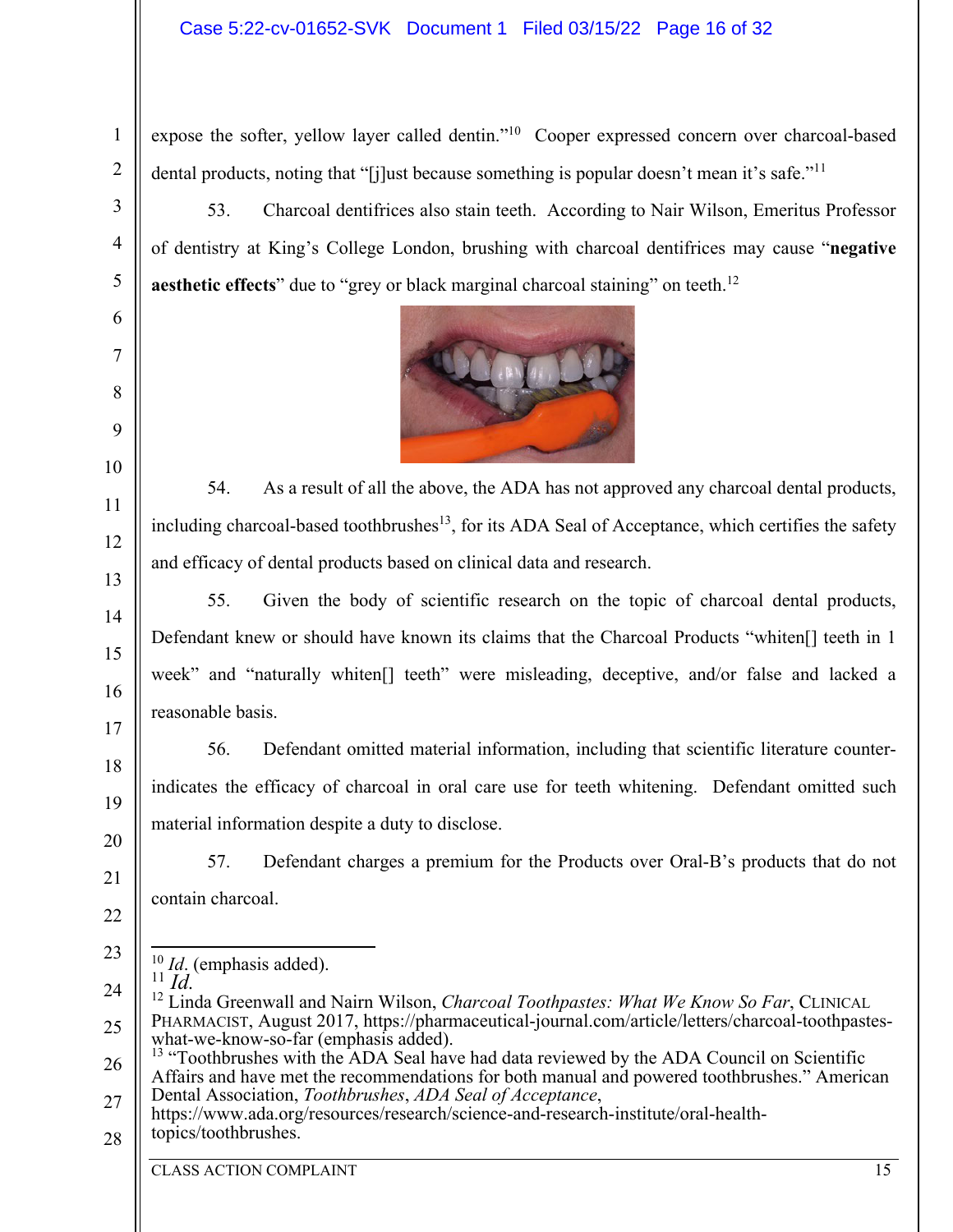58. Defendant's representations and omissions were and are materially misleading in that they are likely to deceive a reasonable consumer of their ability to whiten consumers' teeth and cause an inflated perception of their value. Consumers, including Plaintiffs, would not have paid premium prices, or even purchased the Products at all, but-for the Defendant's representations that the Charcoal Products quickly and naturally whiten consumers' teeth.

59. As a direct and proximate result of Defendant's misrepresentations, material omissions, and deceptive practices in its advertising and labeling, Plaintiffs and others similarly situated have suffered actual injuries from their purchase of one or more of the Products and did not receive the full value of their purchase. Defendants have induced Plaintiffs and the Class (as defined below) to purchase the Products, which do not whiten teeth as advertised and may in fact be detrimental and harmful to oral aesthetics.

60. As a result, consumers have been injured by Defendant's false advertising and unfair and deceptive acts.

14

15

16

17

18

19

20

1

2

3

4

5

6

7

8

9

10

11

12

13

## **CLASS ALLEGATIONS**

61. Plaintiffs seek to represent a class defined as all persons in the United States who purchased Defendant's Charcoal Products within the relevant statute of limitations period (the "Class"). Excluded from the Class are governmental entities, Defendant, Defendant's affiliates, parents, subsidiaries, employees, officers, directors, and co-conspirators, and anyone who purchased the Products for resale. Also excluded is any judicial officer presiding over this matter and the members of their immediate families and judicial staff.

21 22 62. Plaintiff Shelly also seeks to represent a subclass consisting of Class members who reside in California (the "California Subclass").

23 24 63. Plaintiff Forbes also seeks to represent a subclass consisting of Class members who reside in New York (the "New York Subclass").

25 26 64. The New York Subclass and the California Subclass will collectively be referred to as the "Subclasses."

27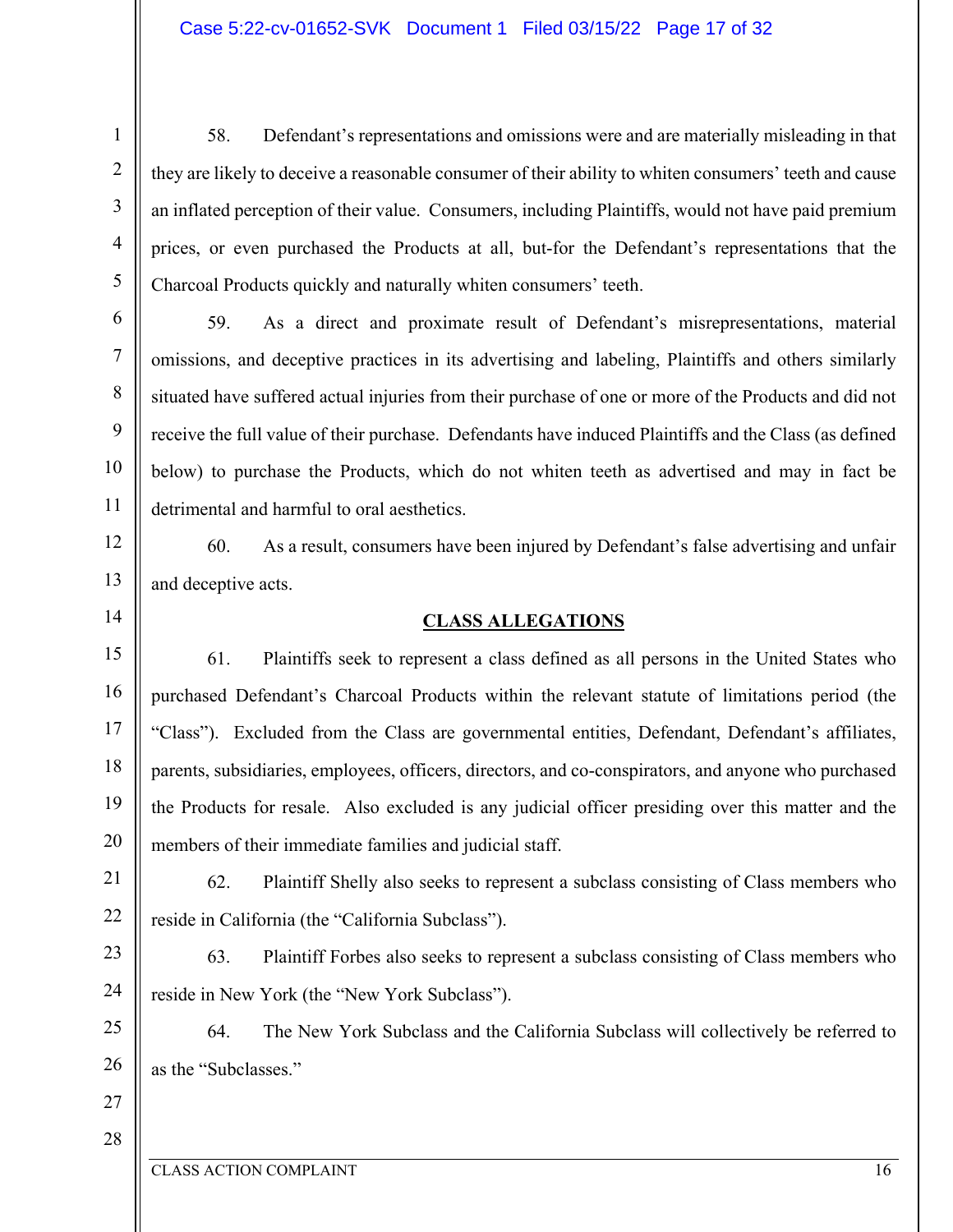65. Subject to additional information obtained through further investigation and discovery, the foregoing definition of the Class and Subclasses may be expanded or narrowed by amendment or amended complaint.

66. **Numerosity.** The members of the Class and Subclasses are geographically dispersed throughout the United States and are so numerous that individual joinder is impracticable. Upon information and belief, Plaintiffs reasonably estimate that there are hundreds of thousands of members in the Class and Subclasses. Although the precise number of Class members is unknown to Plaintiffs, the true number of Class members is known by Defendant and may be determined through discovery. Class members may be notified of the pendency of this action by mail and/or publication through the distribution records of Defendant and third-party retailers and vendors.

11 12 13 14 67. **Existence and predominance of common questions of law and fact.** Common questions of law and fact exist as to all members of the Class and Subclasses and predominate over any questions affecting only individual Class members. These common legal and factual questions include, but are not limited to:

- (a) Whether Defendant breached an express warranty made to Plaintiffs and the Class;
- (b) Whether Defendant's marketing of the Charcoal Products is false, misleading, and/or deceptive;
	- (c) Whether Defendant's marketing of the Charcoal Products is an unfair business practice;
	- (d) Whether the Charcoal Products whiten teeth;
		- (e) Whether Plaintiffs and the Class suffered an ascertainable loss as a result of Defendant's misrepresentations; and
			- (f) Whether, as a result of Defendant's misconduct as alleged herein, Plaintiff and the Class are entitled to restitution, injunctive and/or monetary relief and, if so, the amount and nature of such relief.

# 27 28

1

2

3

4

5

6

7

8

9

10

15

16

17

18

19

20

21

22

23

24

25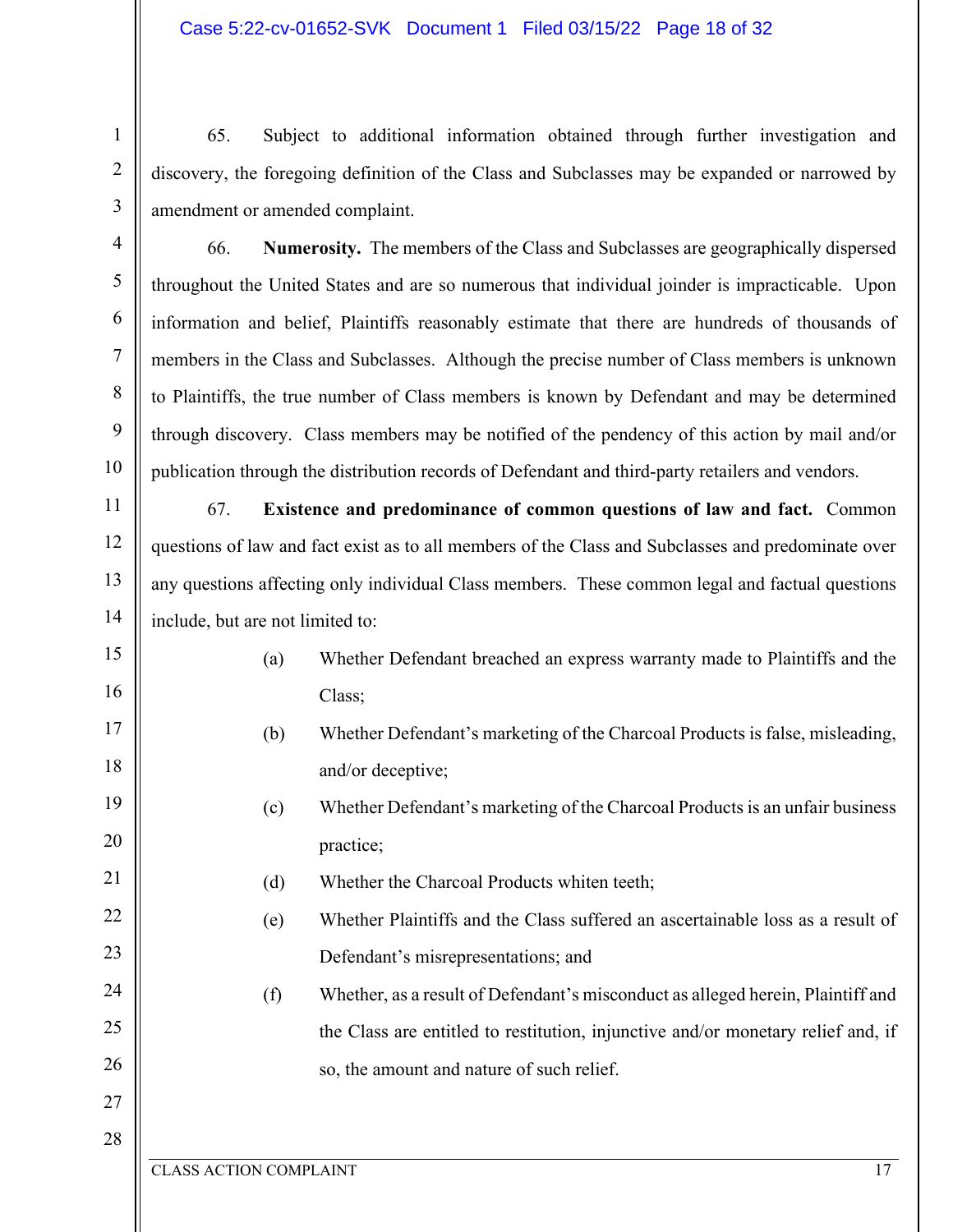#### Case 5:22-cv-01652-SVK Document 1 Filed 03/15/22 Page 19 of 32

1

68. With respect to the California Subclass, additional questions of law and fact common to the members that predominate over questions that may affect individual members include whether Defendant violated California Civil Code § 1750, *et seq*., California's Consumers Legal Remedies Act; Business & Professions Code § 17500, *et seq*., California's False Advertising Law; and Business & Professions Code §§ 17200, *et seq*., California's Unfair Competition Law.

69. With respect to the New York Subclass, additional questions of law and fact common to the members that predominate over questions that may affect individual members include whether Defendant violated New York's General Business Law § 349, Deceptive Acts and Practices Unlawful; and New York's General Business Law § 350, False Advertising.

70. **Typicality.** Plaintiffs' claims are typical of the claims of the Class as all of them are similarly affected by Defendant's wrongful conduct. Plaintiffs, like members of the Class, were exposed to Defendant's false and misleading marketing, purchased the Products, and suffered an economic injury as a result of that purchase.

71. **Adequacy of Representation**. Plaintiffs are adequate representatives of the Class and the Subclasses because their interests do not conflict with the interests of the Class members they seek to represent, they have retained competent counsel that are highly experienced in complex consumer class action litigation, and Plaintiffs intend to vigorously prosecute this action on behalf of the Class and Subclasses. Furthermore, Plaintiffs have no interests that are antagonistic to those of the Class or Subclasses.

20 21 22 23 24 25 26 27 72. **Superiority**.A class action is superior to all other available means for the fair and efficient adjudication of this controversy. The damages or other financial detriment suffered by individual Class and Subclass members are relatively small compared to the burden and expense of individual litigation of their claims against Defendant. Each individual Class member may lack the resources to undergo the burden and expense of individual prosecution of the complex and extensive litigation necessary to establish Defendant's liability. Furthermore, even if Class or Subclass members could afford such individualized litigation, the court system could not. Individualized litigation would create the danger of inconsistent or contradictory judgments arising from the same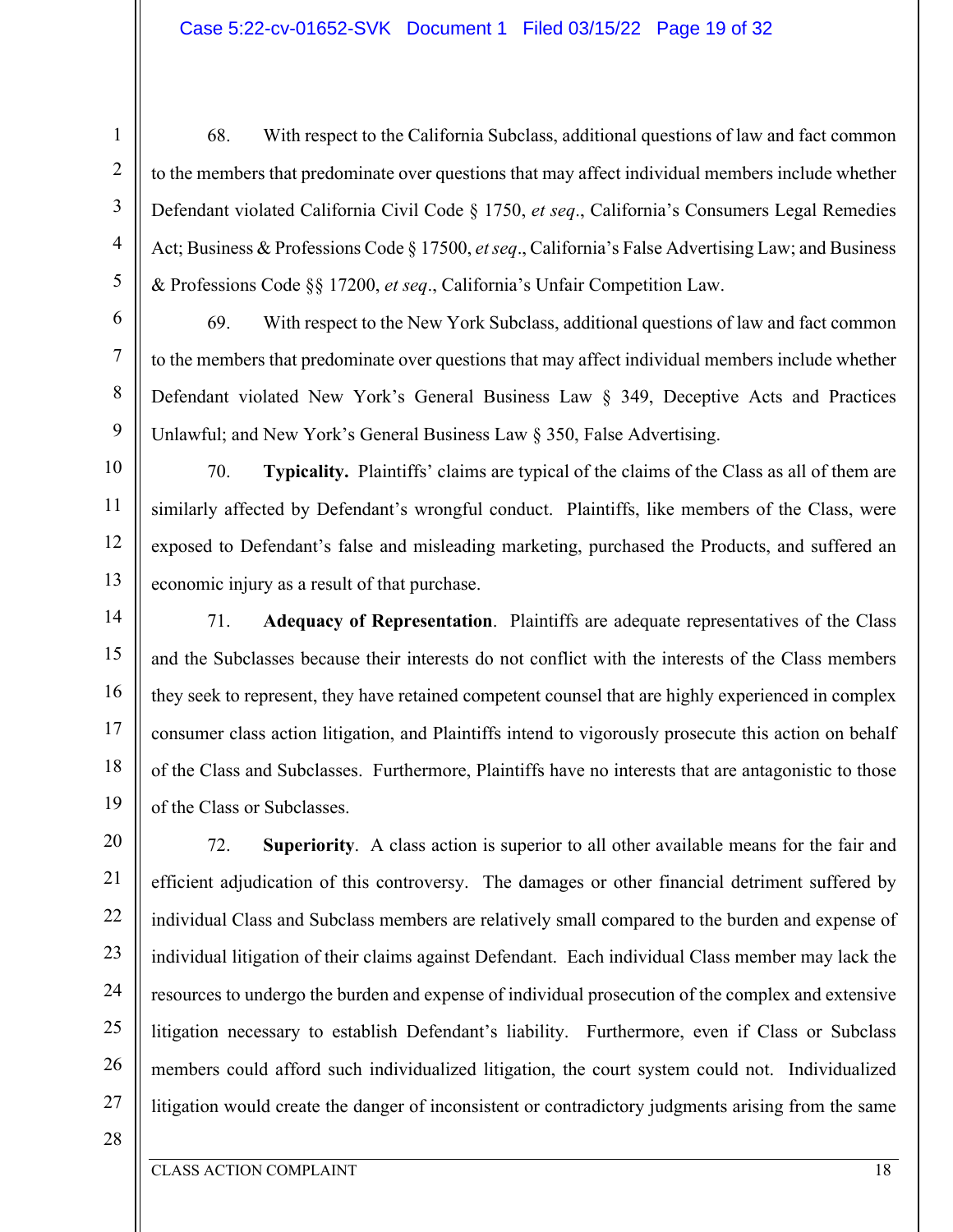5 set of facts. Individualized litigation would also increase the delay and expense to all parties and the court system from the issues raised by this action. By contrast, the class action device provides the benefits of adjudication of these issues in a single proceeding, economies of scale, and comprehensive supervision by a single court, and presents no unusual management difficulties under the circumstances.

#### **COUNT I Breach of Express Warranty**

73. Plaintiffs incorporate by reference the allegations contained in the paragraphs above as if fully set forth herein.

74. Plaintiffs bring this claim individually and on behalf of members of the Class and Subclasses against Defendant.

75. In connection with the sale of the Charcoal Products, Defendant issued express warranties including that the Charcoal Products would whiten teeth, and whiten teeth in as little as one week.

76. Defendant's affirmations of fact and promises made to Plaintiffs and the Class on the Charcoal Products' labels and in online advertising, became part of the basis of the bargain between Defendant on the one hand, and Plaintiffs and the Class Members on the other, thereby creating express warranties that the Charcoal Products would conform to Defendant's affirmations of fact, representations, promises, and descriptions.

77. Defendant breached its express warranties because the Charcoal Products do not in fact whiten teeth, and any activated charcoal found in the Products does not provide any whitening benefits. In short, the Charcoal Products do not perform as expressly warranted.

22 23 24 25 26 78. Plaintiffs and Class members were injured as a direct and proximate result of Defendant's breach because: (a) they would not have purchased the Charcoal Products on the same terms if the truth concerning Defendant's Products had been known; (b) they paid a price premium due to Defendant's misrepresentations about the Products; and (c) the Products did not perform as promised.

27

1

2

3

4

6

7

8

9

10

11

12

13

14

15

16

17

18

19

20

21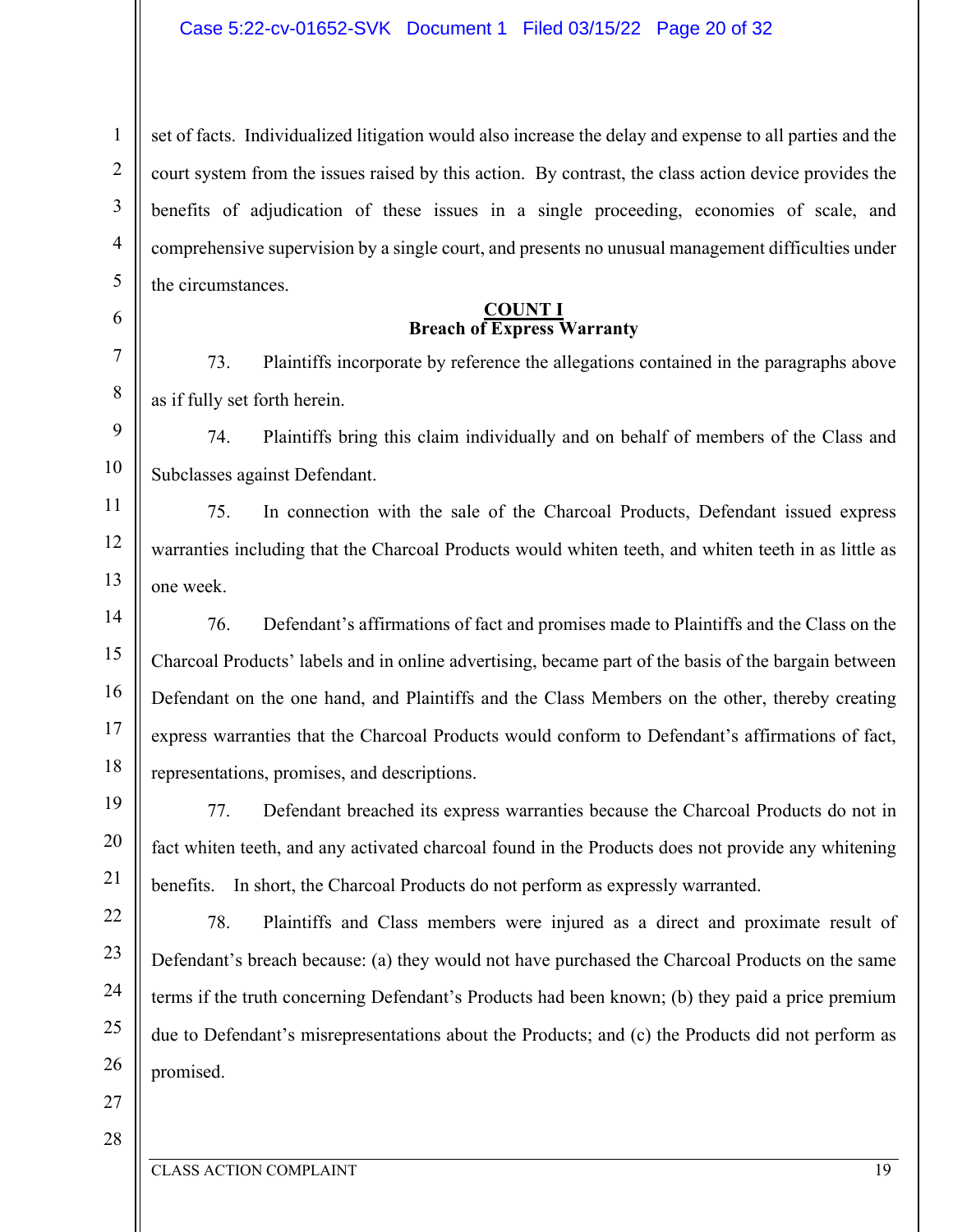## **COUNT II Breach of Implied Warranty of Fitness for a Particular Purpose**

79. Plaintiffs incorporate by reference the allegations contained in the paragraphs above as if fully set forth herein.

80. Plaintiffs bring this claim individually and on behalf of members of the Class and Subclasses against Defendant.

81. Defendant marketed, distributed, and/or sold the Charcoal Products with implied warranties that they were fit for the particular purpose of whitening teeth, and providing whitening benefits within one week. However, the charcoal in Defendant's Products does not whiten teeth. At the time the Charcoal Products were sold, Defendant knew or should have known that Plaintiffs and the Class Members would rely on Defendant's skill and judgment regarding the efficacy of the Products.

12 13

14

1

2

3

4

5

6

7

8

9

10

11

82. In reliance on Defendant's skill and judgment and the implied warranties of fitness for the purpose, Plaintiffs and the Class Members purchased the Charcoal Products for use in whitening teeth.

15

83. The Products were not altered by Plaintiffs or Class members.

16 17 84. Defendant knew that the Products would be purchased and used without additional testing by Plaintiffs and Class members.

18 19 20 21 22 23 85. Plaintiffs and the Class Members were injured as a direct and proximate result of Defendant's breach because: (a) they would not have purchased the Charcoal Products if the true facts concerning their efficacy had been known; (b) they paid an increased price for the Charcoal Products based on Defendant's representations regarding the Products' efficacy; and (c) the Charcoal Products did not have the characteristics, uses, or benefits as promised. As a result, Plaintiffs and the Class Members have been damaged.

# 24

25

26

86. Plaintiffs incorporate by reference the allegations contained in the paragraphs above as if fully set forth herein.

**COUNT III Unjust Enrichment**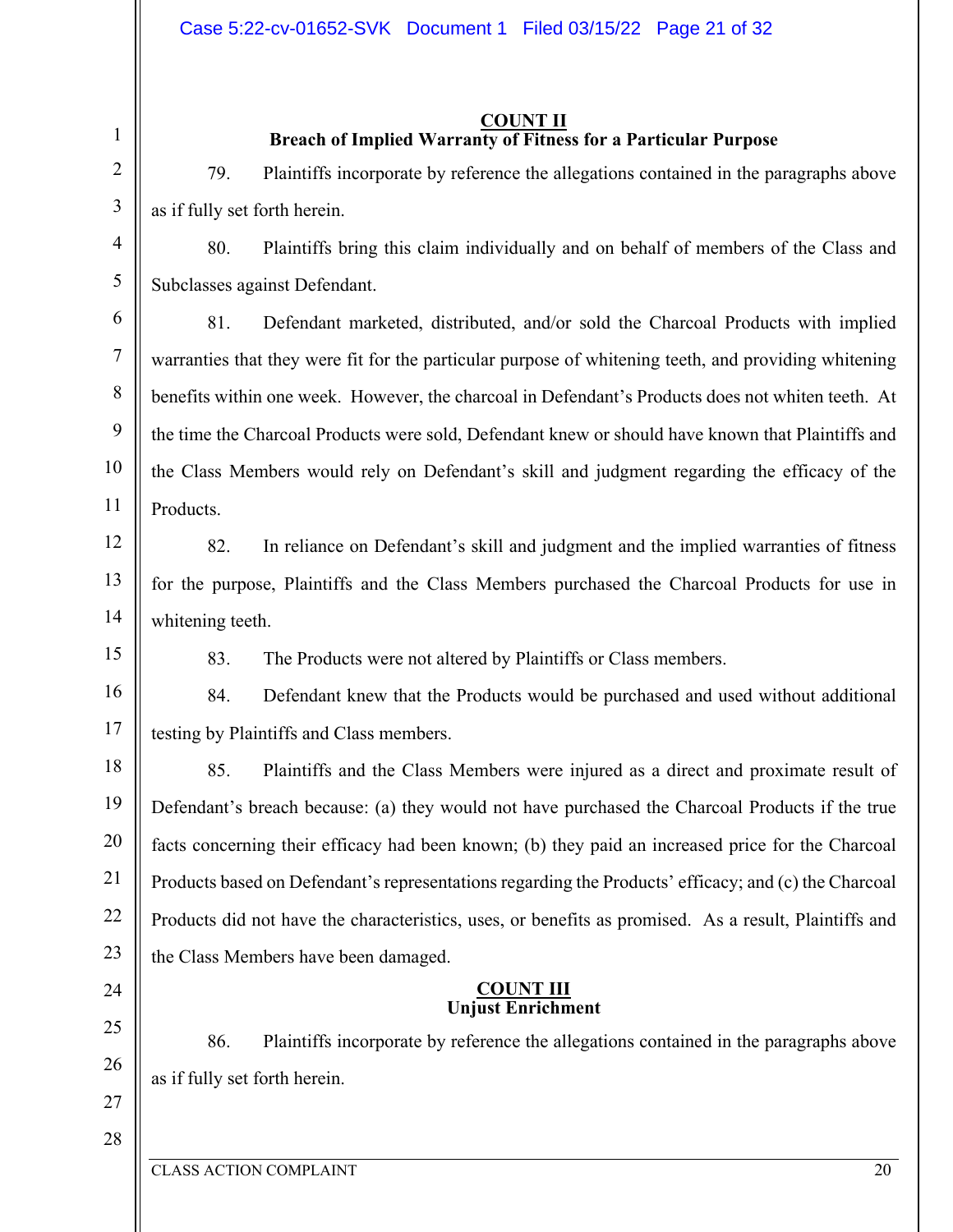1 2 3 87. Plaintiffs bring this claim individually and on behalf of members of the Class against Defendant. 88. Plaintiffs and Class members conferred benefits on Defendant by purchasing the

4 Products.

5

89. Defendant has knowledge of such benefits.

6 7 8 9 90. Defendant has been unjustly enriched in retaining the revenues derived from Plaintiffs' and Class members' purchases of the Products. Retention of those moneys under these circumstances is unjust and inequitable because Defendant misrepresented that the Products would whiten consumers' teeth, when they in fact do not.

10 11 12 91. Because Defendant's retention of the non-gratuitous benefits conferred on it by Plaintiffs and Class members is unjust and inequitable, Defendant must pay restitution to Plaintiffs and the Class members for their unjust enrichment, as ordered by the Court.

13 14

#### **COUNT IV Violation of California's Consumers Legal Remedies Act California Civil Code § 1750,** *et seq***.**

15 16 92. Plaintiffs incorporate by reference the allegations contained in the paragraphs above as if fully set forth herein.

17 18 93. Plaintiff Shelly brings this claim individually and on behalf of the members of the California Subclass against Defendant.

19 20 94. This cause of action is brought pursuant to California's Consumers Legal Remedies Act, Cal. Civ. Code §§ 1750-1785 (the "CLRA").

21 22 23  $24$ 95. Plaintiff Shelly and members of the California Subclass are consumers who purchased Defendant's Charcoal Products for personal, family, or household purposes. Accordingly, Plaintiff Shelly and members of the California Subclass are "consumers," as the term is defined by Cal. Civ. Code § 1761(d).

25 26 96. At all relevant times, Defendant's Charcoal Products constituted "goods" as that term is defined in Cal. Civ. Code  $\S 1761(a)$ .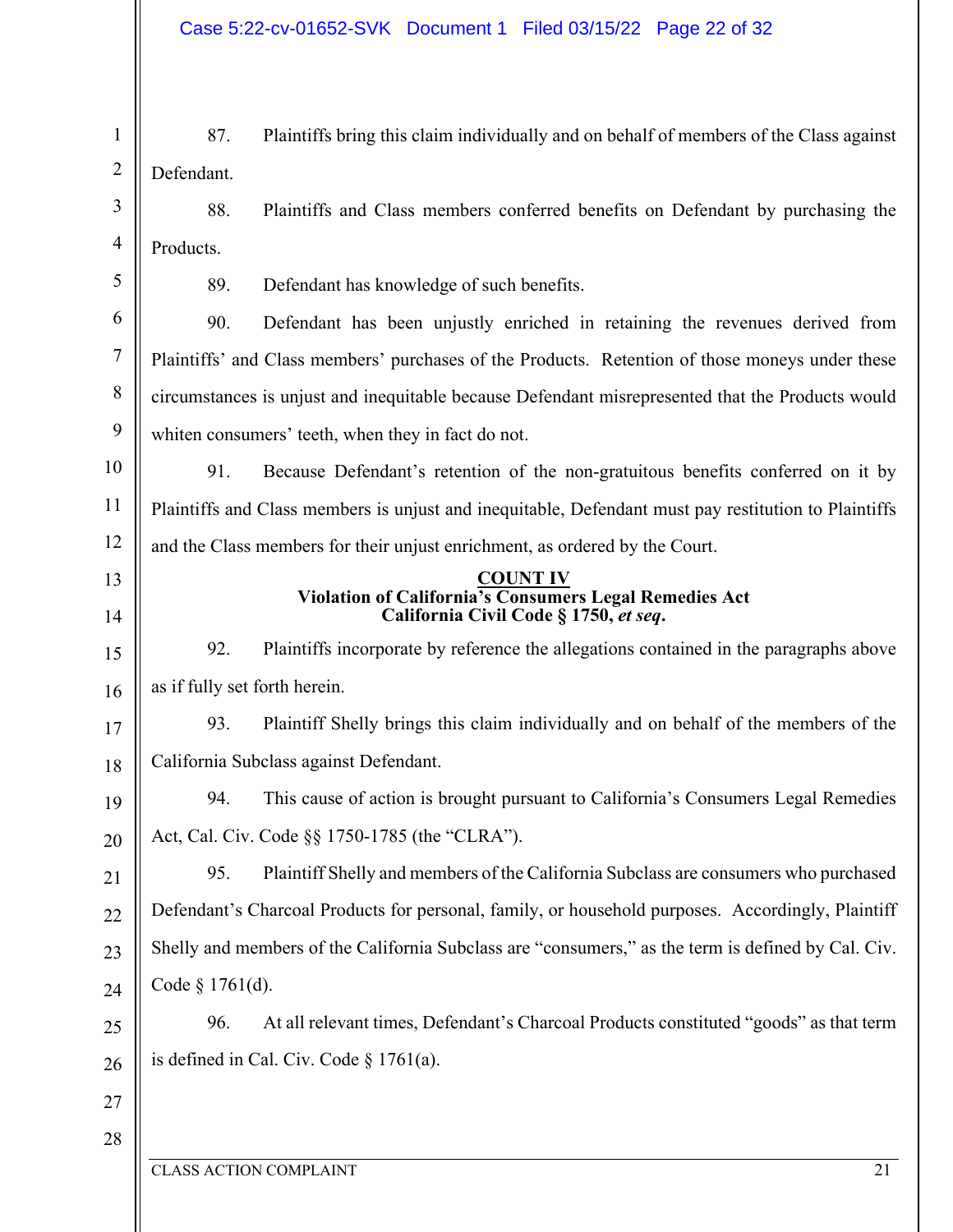97. At all relevant times, Defendant was a "person" as that term is defined in Cal. Civ. Code § 1761(c).

98. At all relevant times, Plaintiff Shelly's purchases of the Defendant's Charcoal Products, and the purchases of Defendant's Charcoal Products by other members of the California Subclass, constituted "transactions," as that term is defined by Cal. Civ. Code § 1761(e).

99. The conduct alleged in this Complaint constitutes unfair methods of competition and unfair and deceptive acts and practices for the purpose of the CLRA, and the conduct was undertaken by Defendant in transactions intended to result in, and which did result in, the sale of goods to consumers.

100. The policies, acts, and practices described in this Complaint were intended to and did result in the sale of Charcoal Products to Plaintiffs and the Class. Defendant's practices, acts, policies, and course of conduct violated the CLRA §1750 et seq. as described above.

101. Defendant represented its Charcoal Products had sponsorship, approval, characteristics, uses, and benefits which it did not have in violation of Cal. Civ. Code  $\S 1770(a)(5)$ .

102. Defendant represented the Charcoal Products were of a particular standard, quality, and grade, when they were another, in violation of California Civil Code  $\S$  1770(a)(7).

103. Defendant violated California Civil Code §§ 1770(a)(5) and (a)(7) by representing that the Charcoal Products were effective at whitening teeth, and could provide whitening benefits in as little as one week, when in fact they were not.

104. Defendant represented that the Charcoal Products were of a particular standard or quality when Defendant was aware that they were of another in violation of  $\S$  1770(a)(7) of the CLRA. Defendant represented that the Charcoal Products whiten teeth, and that they could do so in a little as one week, when the Charcoal Products do not in fact whiten teeth.

24 25 26 27 105. Defendant advertised the Charcoal Products with the intent not to sell them as advertised in violation of § 1770(a)(9) of the CLRA. Defendant did not intend to sell the Charcoal Products as advertised because Defendant knew that charcoal toothbrush products were not effective at whitening teeth.

28

1

2

3

4

5

6

7

8

9

10

11

12

13

14

15

16

17

18

19

20

21

22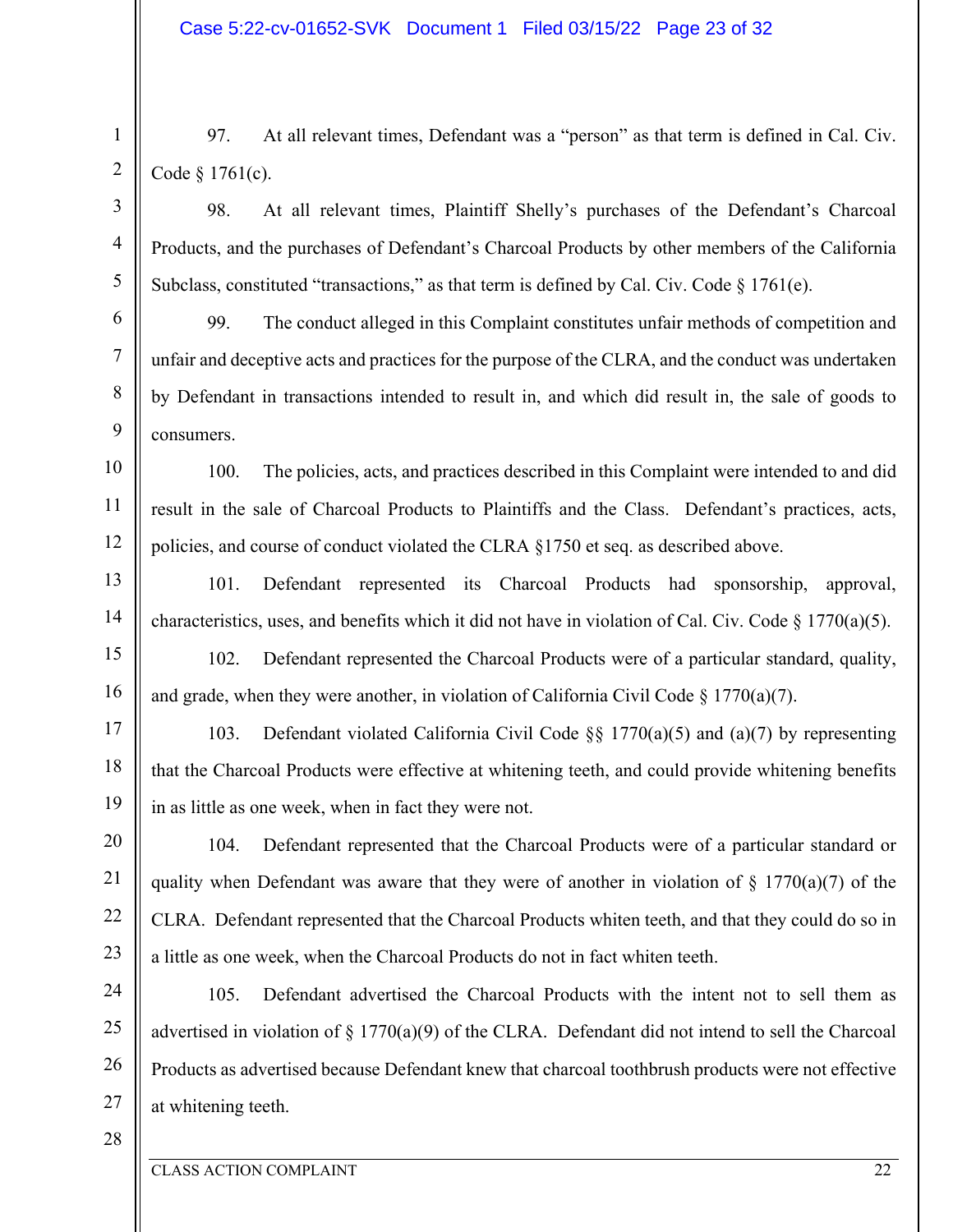106. Plaintiff Shelly and the California Subclass Members suffered injuries caused by Defendant's misrepresentations because: (a) Plaintiff Shelly and the California Subclass Members would not have purchased the Charcoal Products if they had known the true facts; (b) Plaintiff Shelly and the Class paid an increased price for the Charcoal Products due to the mislabeling of the Products; and (c) the Charcoal Products did not have the level of quality, effectiveness, or value as promised.

107. Prior to the filing of this Complaint, Plaintiffs' counsel served a CLRA notice letter on Defendant which complies in all respects with Cal. Civ. Code  $\S 1782(a)$ . A true and correct copy of the CLRA notice letter is attached as Exhibit A. The letter was sent to Defendant via certified mail, return receipt requested, advising Defendant that it is in violation of the CLRA and must correct, repair, replace, or otherwise rectify the goods alleged to be in violation of § 1770. Defendant was further advised that in the event that the relief requested was not provided within thirty (30) days, an action would be brought for damages pursuant to the CLRA.

108. Wherefore, Plaintiff Shelly seeks damages, restitution, and injunctive relief for this violation of the CLRA.

#### **COUNT V Violation of California's False Advertising Law ("FAL") Business & Professions Code § 17500** *et seq***.**

109. Plaintiffs incorporate by reference the allegations contained in the paragraphs above as if fully set forth herein.

19 20 110. Plaintiff Shelly brings this claim individually and on behalf of the members of the California Subclass against Defendant.

- 21 22 23 24 25 26 111. California's FAL (Bus. & Prof. Code §§17500, *et seq*.) makes it "unlawful for any person to make or disseminate or cause to be made or disseminated before the public in this state, . . . in any advertising device . . . or in any other manner or means whatever, including over the Internet, any statement, concerning . . . personal property or services, professional or otherwise, or performance or disposition thereof, which is untrue or misleading and which is known, or which by the exercise of reasonable care should be known, to be untrue or misleading."
- 27

1

2

3

4

5

6

7

8

9

10

11

12

13

14

15

16

17

18

112. Throughout the Class Period, Defendant committed acts of false advertising, as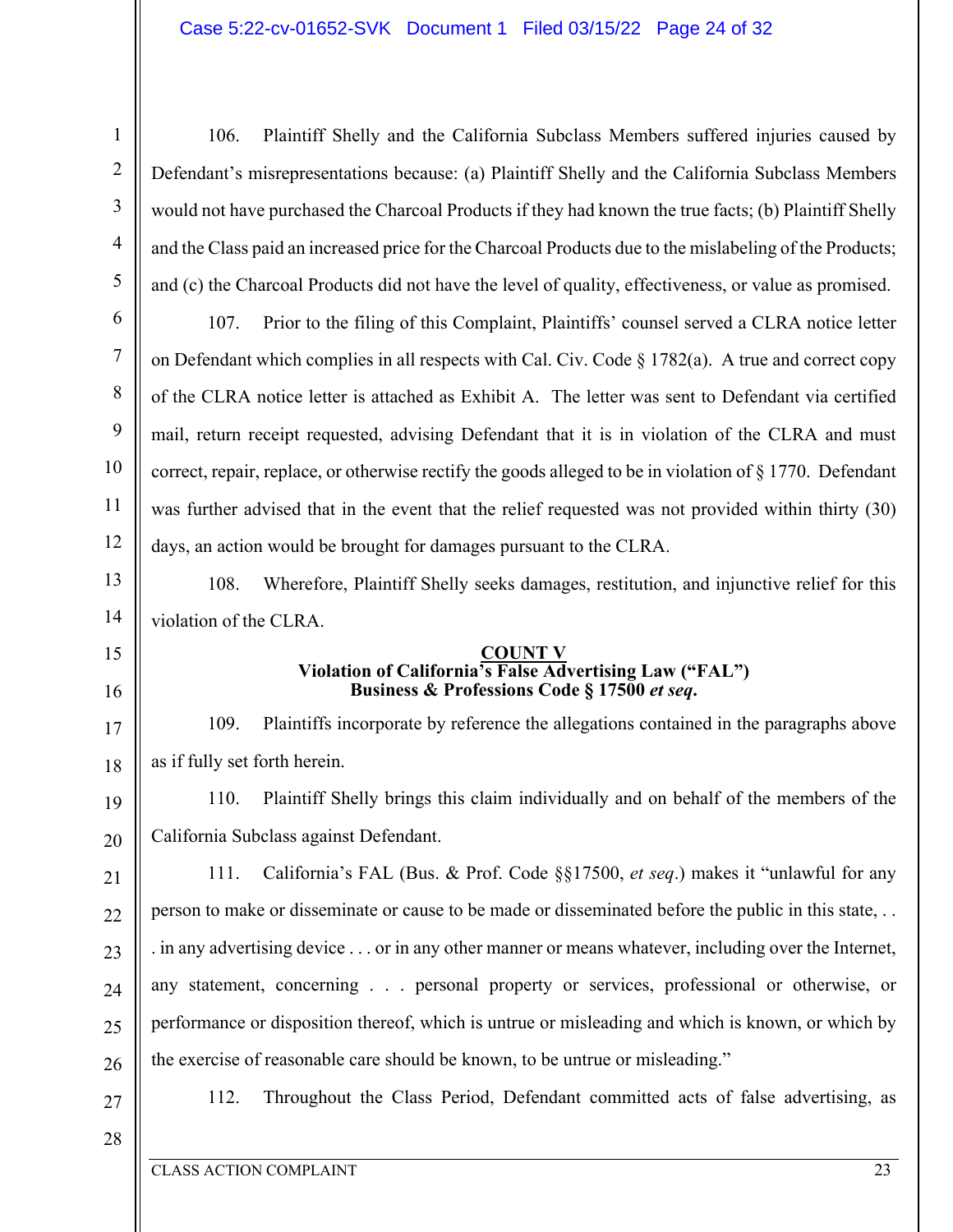#### Case 5:22-cv-01652-SVK Document 1 Filed 03/15/22 Page 25 of 32

defined by the FAL, by using false and misleading statements to promote the sale of the Charcoal Products, as described above, and including, but not limited to, representing that the Charcoal Products whiten teeth.

113. Defendant knew or should have known, through the exercise of reasonable care, that their statements were untrue and misleading.

114. Defendant's actions in violation of the FAL were false and misleading such that the general public was deceived and is likely to continue being deceived.

9 10 12 13 14 115. As a direct and proximate result of these acts, consumers have been harmed. Plaintiff Shelly and the members of the California Subclass have suffered injury and actual out-of-pocket losses because: (a) Plaintiff Shelly and the California Subclass would not have purchased the Charcoal Products if they had known the true facts regarding the effectiveness of the Products; (b) Plaintiff Shelly and the California Subclass paid an increased price due to the misrepresentations about the Charcoal Products; and (c) the Charcoal Products did not have the promised quality, effectiveness, or value.

15 16 17 18 19 20 21 116. Plaintiff Shelly brings this claim pursuant to Bus. & Prof. Code § 17535 for injunctive relief to enjoin the practices described herein and to require Defendant to issue corrective disclosures to consumers. Plaintiff and the California Subclass are therefore entitled to: (a) an order requiring Defendant to cease the acts of unfair competition alleged herein; (b) full restitution of all monies paid to Defendant as a result of their deceptive practices; (c) interest at the highest rate allowable by law; and (d) the payment of Plaintiff's attorneys' fees and costs pursuant to, inter alia, California Code of Civil Procedure §1021.5.

#### **COUNT VI Violation of California's Unfair Competition Law, Business & Professions Code §§ 17200** *et seq***. (Unlawful Practices)**

117. Plaintiffs incorporate by reference the allegations contained in the paragraphs above as if fully set forth herein.

118. Plaintiff Shelly brings this claim individually and on behalf of the members of the

25 26

22

23

24

1

2

3

4

5

6

7

8

11

27

California Subclass against Defendant.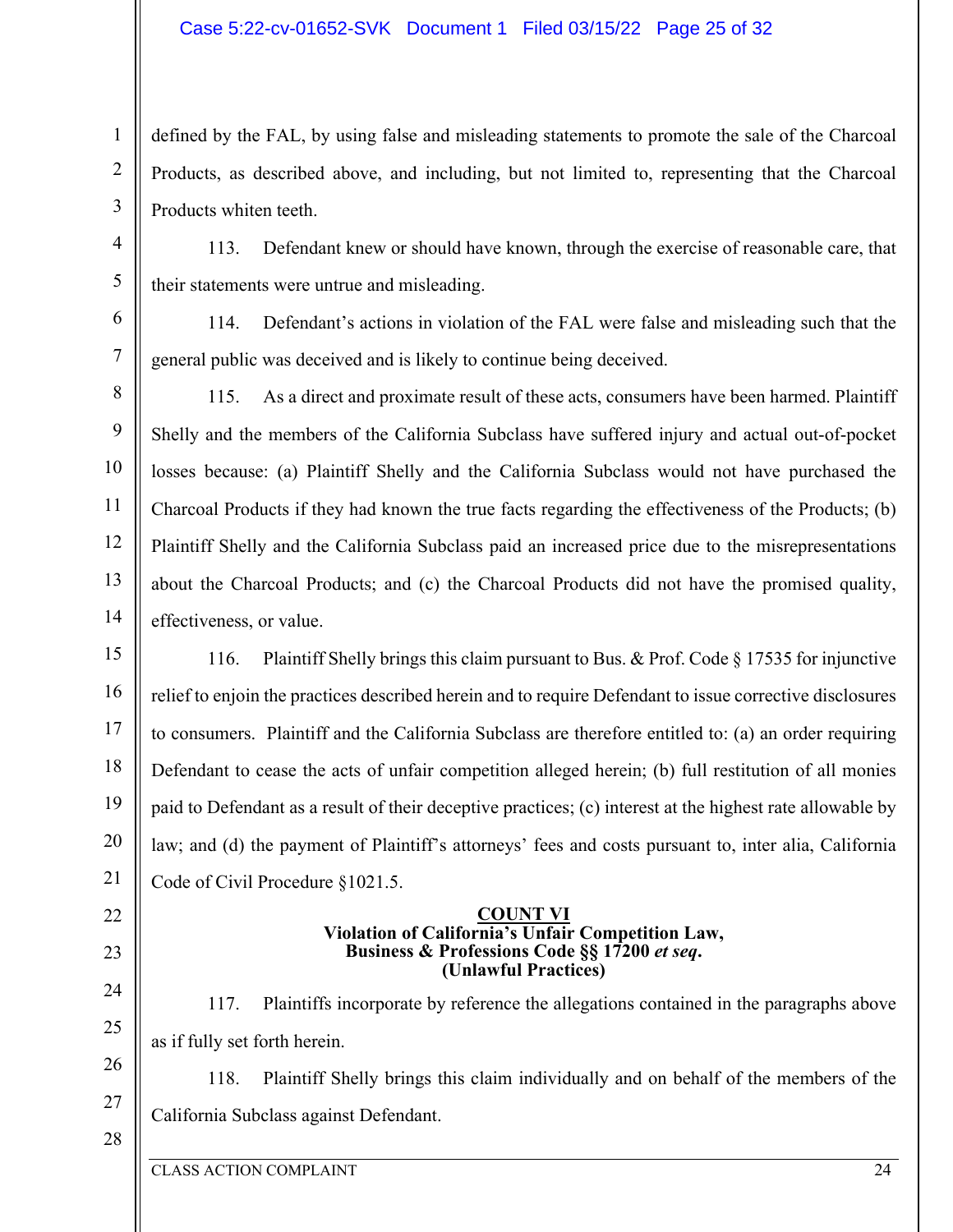119. The UCL, Bus. & Prof. Code § 17200 *et seq.* ("UCL"), provides, in pertinent part: "Unfair competition shall mean and include unlawful, unfair or fraudulent business practices and unfair, deceptive, untrue or misleading advertising …." The UCL also provides for injunctive relief and restitution for UCL violations.

120. "By proscribing any unlawful business practice, section 17200 borrows violations of other laws and treats them as unlawful practices that the UCL makes independently actionable." *Cel-Tech Communications, Inc. v. Los Angeles Cellular Telephone Co.*, 20 Cal. 4th 163, 180 (1999) (citations and internal quotation marks omitted).

10 121. Virtually any law or regulation – federal or state, statutory, or common law – can serve as a predicate for a UCL "unlawful" violation. *Klein v. Chevron U.S.A., Inc.*, 202 Cal. App. 4th 1342, 1383 (2012).

122. Defendant has violated the UCL's "unlawful prong" as a result of its violations of the CLRA, and FAL, as well as by breaching express and implied warranties as described herein.

14 15 16 17 18 19 20 123. As a direct and proximate result of these acts, consumers have been and are being harmed. Plaintiff Shelly and the other California Subclass members suffered injury and actual outof-pocket losses as a result of Defendant's UCL "unlawful prong" violation because: (a) Plaintiff Shelly and the Class would not have purchased the Charcoal Products if they had known the true facts regarding the effectiveness of Products; (b) Plaintiff Shelly and the Class paid an increased price due to the misrepresentations about the Charcoal Products; and (c) the Charcoal Products did not have the promised quality, effectiveness, or value.

21 22 23 24 25 124. Pursuant to Bus. & Prof. Code §17203, Plaintiff Shelly and the California Class are therefore entitled to: (a) an order requiring Defendant to cease the acts of unfair competition alleged herein; (b) full restitution of all monies paid to Defendant as a result of their deceptive practices; (c) interest at the highest rate allowable by law; and (d) the payment of Plaintiff's attorneys' fees and costs pursuant to, inter alia, California Code of Civil Procedure §1021.5.

26

1

2

3

4

5

6

7

8

9

11

12

13

27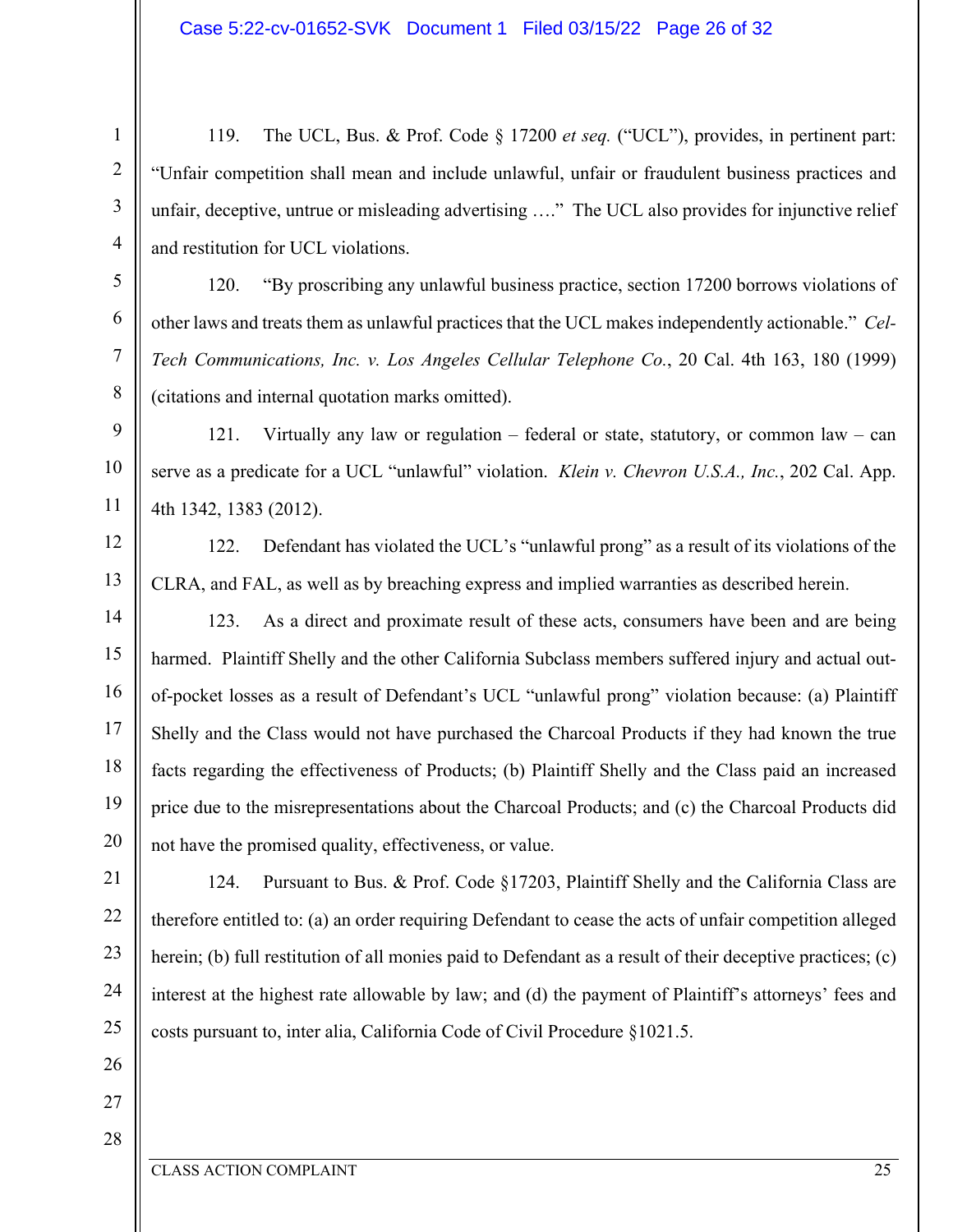#### Case 5:22-cv-01652-SVK Document 1 Filed 03/15/22 Page 27 of 32

#### **COUNT VII Violation of California's Unfair Competition Law, Business & Professions Code §§ 17200** *et seq***. (Fraudulent Practices)**

125. Plaintiffs incorporate by reference the allegations contained in the paragraphs above as if fully set forth herein.

126. Plaintiff Shelly brings this claim individually and on behalf of the members of the California Subclass against Defendant.

127. The UCL, Bus. & Prof. Code § 17200 *et seq.* ("UCL"), provides, in pertinent part: "Unfair competition shall mean and include unlawful, unfair or fraudulent business practices and unfair, deceptive, untrue or misleading advertising …."

10 11 128. Defendant's conduct, described herein, violated the "fraudulent prong" of the UCL because Defendant represented that its Charcoal Products whiten teeth, when, in fact, they do not.

129. Plaintiff and the Class Members are not sophisticated experts with independent knowledge of the formulation or efficacy of the Charcoal Products, and they acted reasonably when they purchased the Charcoal Products based on their belief that Defendant's representations were true.

16 130. Defendant knew or should have known, through the exercise of reasonable care, that their representations about the Charcoal Products were untrue and misleading.

18 19 20 21 22 23 24 131. As a direct and proximate result of these acts, consumers have been and are being harmed. Plaintiff Shelly and the other California Subclass members suffered injury and actual outof-pocket losses as a result of Defendant's UCL "fraudulent prong" violation because: (a) Plaintiff Shelly and the Class would not have purchased the Charcoal Products if they had known the true facts regarding the effectiveness of Products; (b) Plaintiff Shelly and the Class paid an increased price due to the misrepresentations about the Charcoal Products; and (c) the Charcoal Products did not have the promised quality, effectiveness, or value.

25 26 27 132. Pursuant to Bus. & Prof. Code §17203, Plaintiff Shelly and the California Class are therefore entitled to: (a) an order requiring Defendant to cease the acts of unfair competition alleged herein; (b) full restitution of all monies paid to Defendant as a result of their deceptive practices; (c)

28

1

2

3

4

5

6

7

8

9

12

13

14

15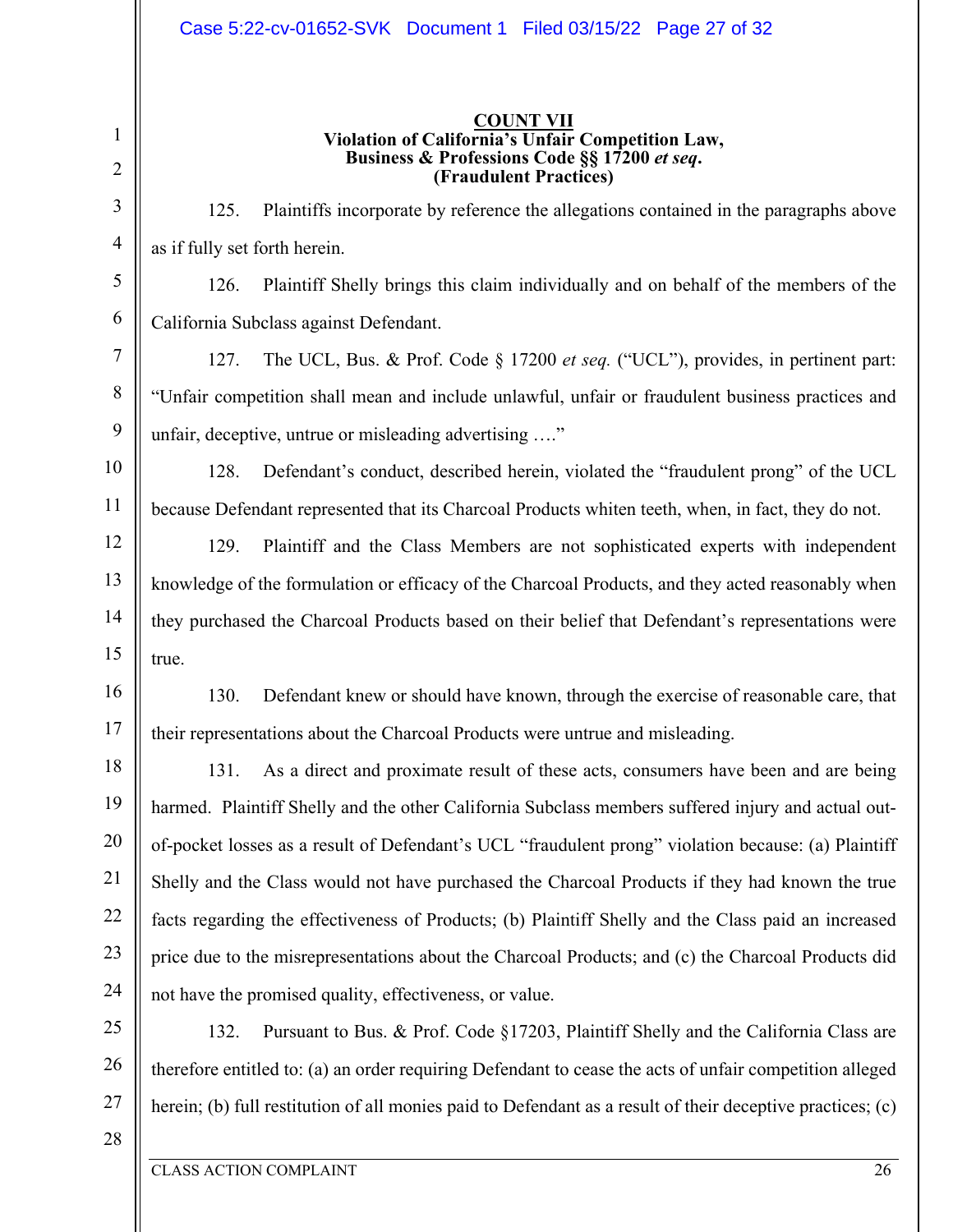interest at the highest rate allowable by law; and (d) the payment of Plaintiff's attorneys' fees and costs pursuant to, inter alia, California Code of Civil Procedure §1021.5.

#### **COUNT VIII Violation of California's Unfair Competition Law, Business & Professions Code §§ 17200** *et seq***. (Unfair Practices)**

133. Plaintiffs incorporate by reference the allegations contained in the paragraphs above as if fully set forth herein.

134. Plaintiff Shelly brings this claim individually and on behalf of the members of the California Subclass against Defendant.

135. The UCL, Bus. & Prof. Code § 17200 *et seq.* ("UCL"), provides, in pertinent part: "Unfair competition shall mean and include unlawful, unfair or fraudulent business practices and unfair, deceptive, untrue or misleading advertising …."

136. Defendant's misrepresentations and other conduct, described herein, violated the "unfair prong" of the UCL because the conduct is substantially injurious to consumers, offends public policy, and is immoral, unethical, oppressive, and unscrupulous, as the gravity of the conduct outweighs any alleged benefits. Defendant's conduct is unfair in that the harm to Plaintiff and the Class arising from Defendant's conduct outweighs the utility, if any, of those practices.

137. Defendant's practices as described herein are of no benefit to consumers who are tricked into believing that Charcoal Products will whiten teeth. Defendant's practice of injecting misinformation into the marketplace about the capabilities of toothbrush products is unethical and unscrupulous, especially because consumers trust companies like Defendant to provide accurate information about dental care. Taking advantage of that trust, Defendant misrepresents the effectiveness of its Charcoal Products to sell more toothbrushes. Consumers believe that Defendant is an authority on the effectiveness and quality of toothbrushes for dental care and therefore believe Defendant's representations that a toothbrush can magically provide whitening benefits, and can do so in as little as one week.

26 27

28

1

2

3

4

5

6

7

8

9

10

11

12

13

14

15

16

17

18

19

20

21

22

23

24

25

138. As a direct and proximate result of these acts, consumers have been and are being harmed. Plaintiff Shelly and the other California Subclass members suffered injury and actual out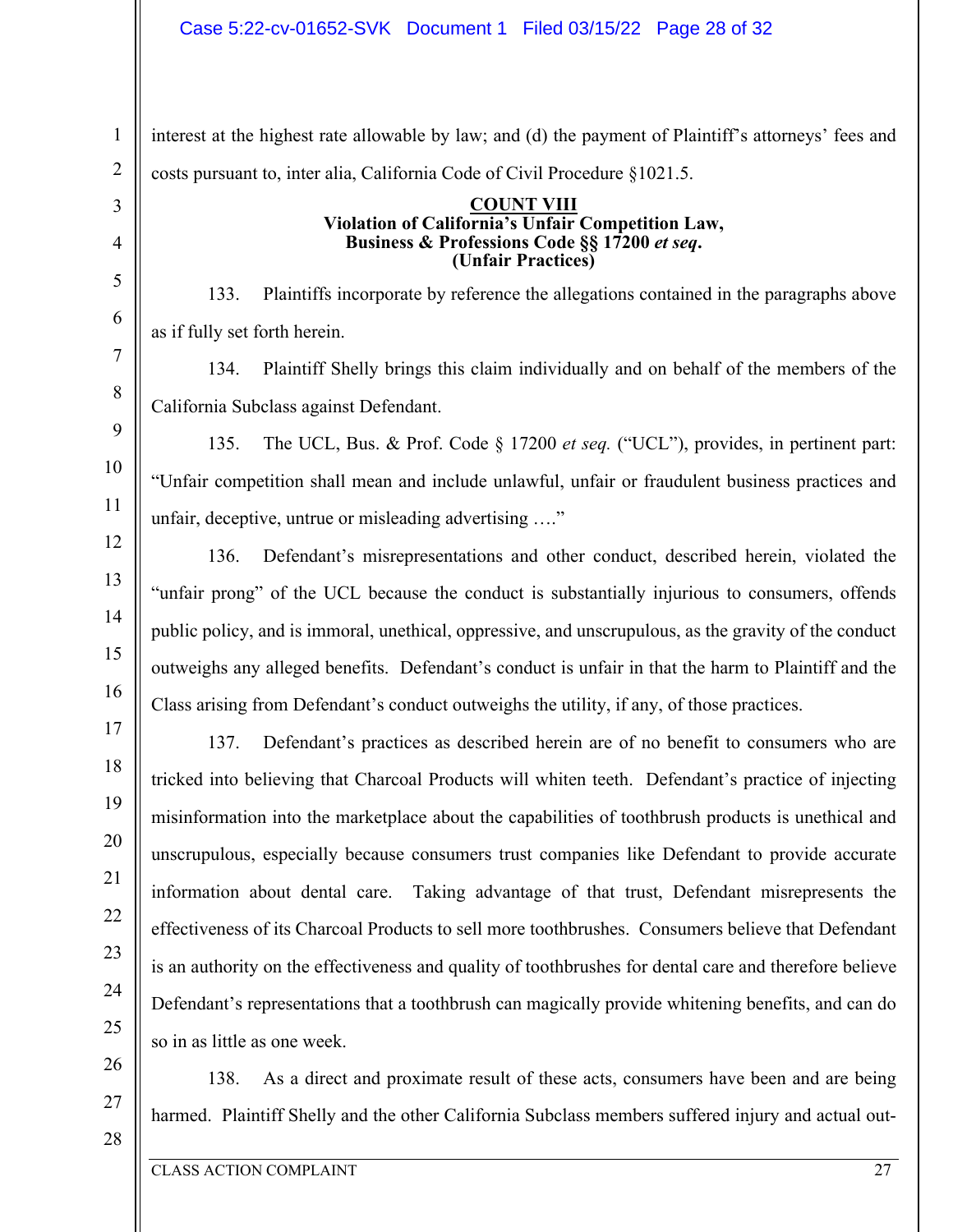of-pocket losses as a result of Defendant's UCL "unfair prong" violation because: (a) Plaintiff Shelly and the Class would not have purchased the Charcoal Products if they had known the true facts regarding the effectiveness of Products; (b) Plaintiff Shelly and the Class paid an increased price due to the misrepresentations about the Charcoal Products; and (c) the Charcoal Products did not have the promised quality, effectiveness, or value.

139. Pursuant to Bus. & Prof. Code §17203, Plaintiff Shelly and the California Class are therefore entitled to: (a) an order requiring Defendant to cease the acts of unfair competition alleged herein; (b) full restitution of all monies paid to Defendant as a result of their deceptive practices; (c) interest at the highest rate allowable by law; and (d) the payment of Plaintiff's attorneys' fees and costs pursuant to, inter alia, California Code of Civil Procedure §1021.5.

## **COUNT IX Deceptive Acts or Practices, New York Gen. Bus. Law § 349**

140. Plaintiffs incorporate by reference the allegations contained in the paragraphs above as if fully set forth herein.

141. Plaintiff Forbes brings this claim individually and on behalf of the members of the New York Subclass against Defendant.

142. By the acts and conduct alleged herein, Defendant committed unfair or deceptive acts and practices. These acts and conduct include, but are not limited to, Defendant's misrepresentations that its Charcoal Products will "whiten[] teeth in 1 week" and "naturally whiten[] teeth."

143. The foregoing deceptive acts and practices were directed at consumers.

144. The foregoing deceptive acts and practices are misleading in a material way because they fundamentally misrepresent that the Products will whiten consumers' teeth when they will not.

145. Plaintiffs and members of the New York Subclass were injured because: (a) they would not have purchased the Products had they known the Products would not whiten teeth; (b) they overpaid for the Products because the Products are sold at a price premium when compared to similar products that do not contain these misrepresentations; and (c) the Charcoal Products did not have the characteristics and benefits promised. As a result, Plaintiff Forbes and the New York

27 28

1

2

3

4

5

6

7

8

9

10

11

12

13

14

15

16

17

18

19

20

21

22

23

24

25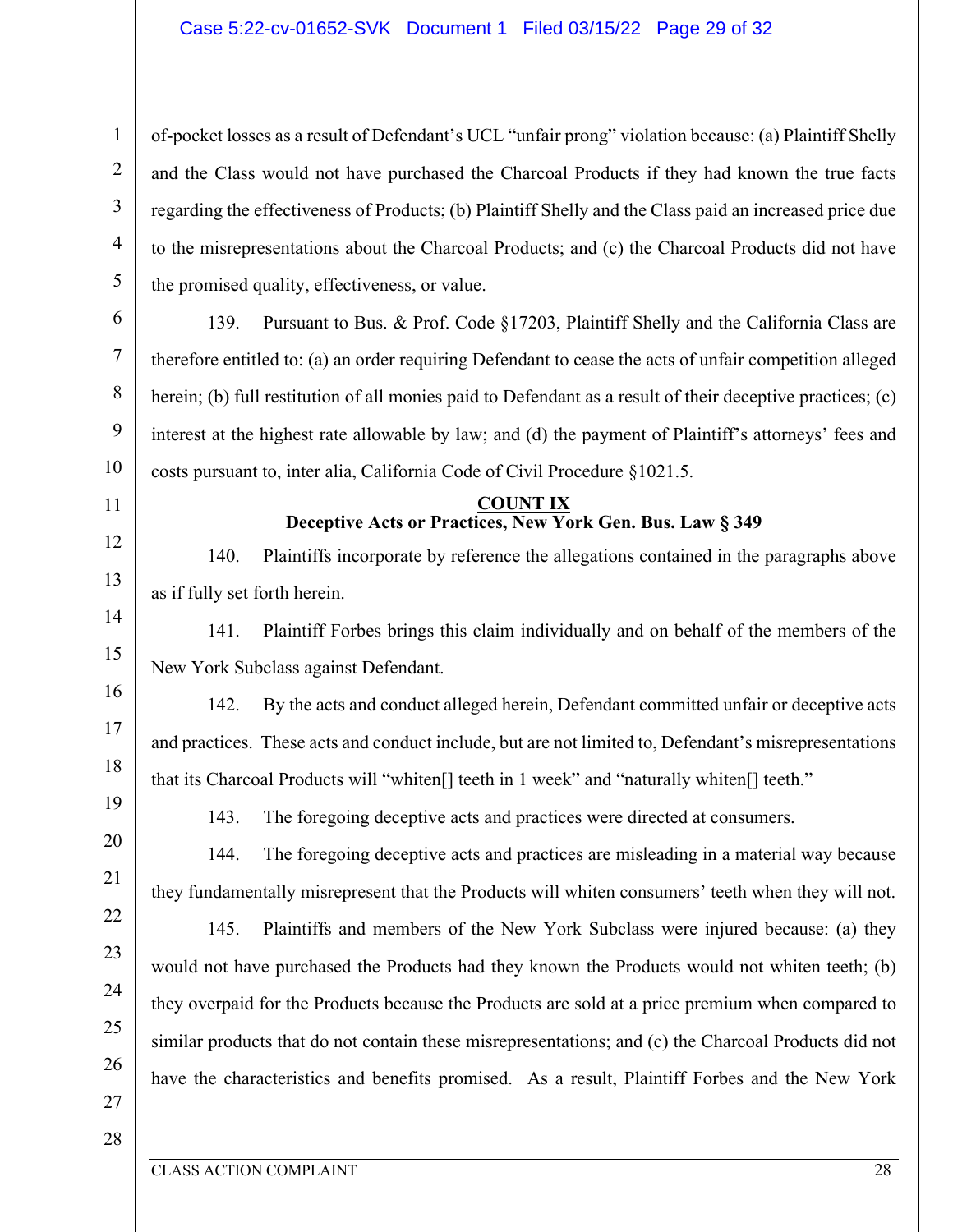Subclass were damages by the difference in value between the Charcoal Products as advertised and the Charcoal Products as actually sold.

146. As a result of Defendant's false, misleading, and deceptive statements and representations, including but not limited to the misrepresentations described herein, Plaintiff Forbes and the New York Subclass have suffered and continue to suffer economic injury.

147. On behalf of himself and members of the New York Subclass, Plaintiff Forbes seeks to enjoin the unlawful acts and practices described herein, to recover his actual damages or fifty dollars, whichever is greater, three times actual damages, and reasonable attorneys' fees.

# **COUNT X False Advertising, New York Gen. Bus. Law § 350**

148. Plaintiffs incorporate by reference the allegations contained in the paragraphs above as if fully set forth herein.

149. Plaintiff Forbes brings this claim individually and on behalf of the members of the New York Subclass against Defendant.

150. By the acts and conduct alleged herein, Defendant committed unfair or deceptive acts and practices. These acts and conduct include, but are not limited to, Defendant's misrepresentations that its Charcoal Products will "whiten[] teeth in 1 week" and "naturally whiten[] teeth."

151. Based on the foregoing, Defendant has engaged in consumer-oriented conduct that is deceptive or misleading in a material way which constitutes false advertising in violation of Section 350 of the New York General Business Law.

152. Defendant's false, misleading, and deceptive statements and representations of fact, including but not limited to the misrepresentations described herein, have resulted in consumer injury or harm to the public interest.

153. Plaintiffs and members of the New York Subclass were injured because: (a) they would not have purchased the Products had they known the Products would not whiten teeth; (b) they overpaid for the Products because the Products are sold at a price premium when compared to similar products that do not contain these misrepresentations; and (c) the Charcoal Products did not have the characteristics and benefits promised. As a result, Plaintiff Forbes and the New York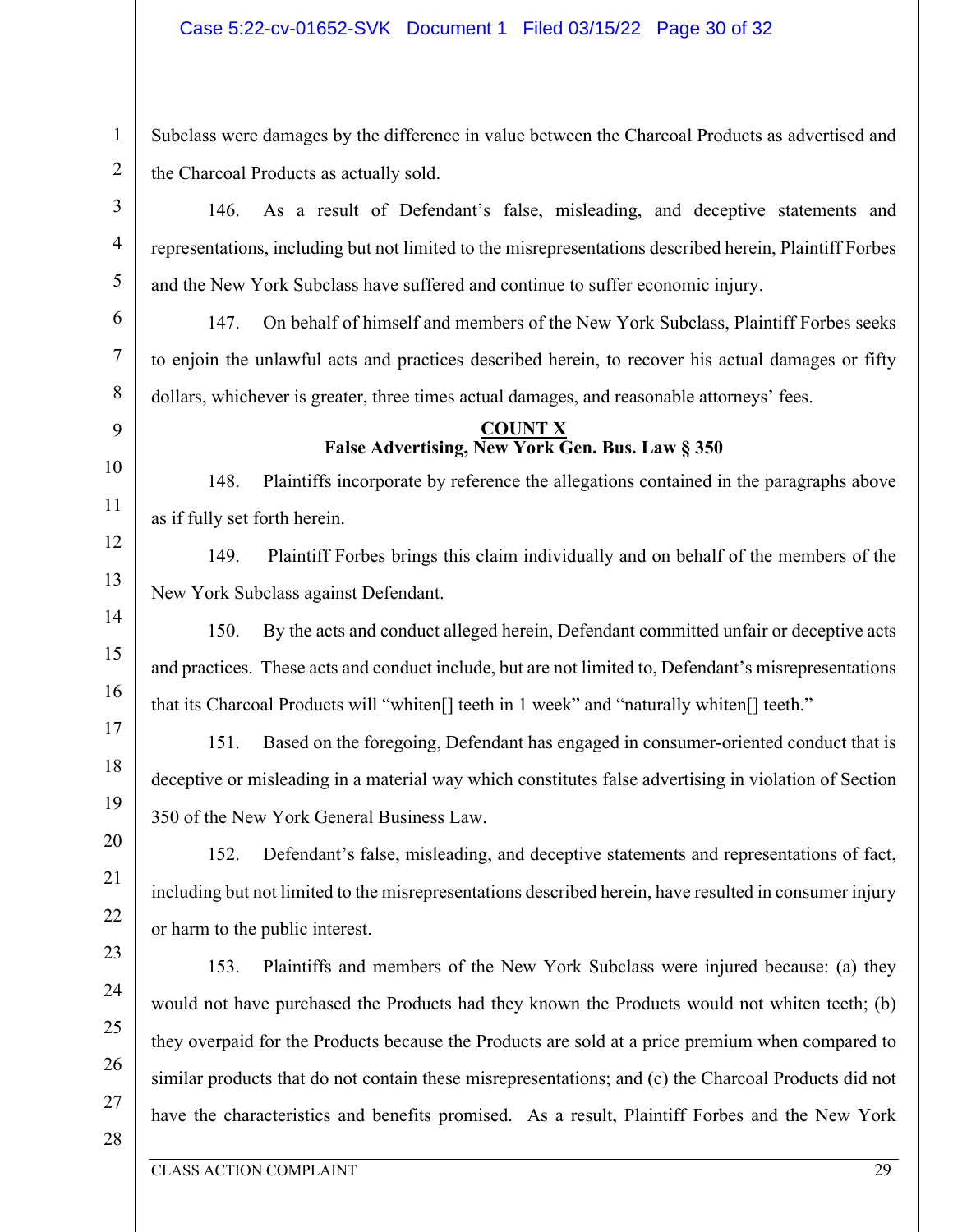1 2 Subclass were damages by the difference in value between the Charcoal Products as advertised and the Charcoal Products as actually sold.

154. As a result of Defendant's false, misleading, and deceptive statements and representations, including but not limited to the misrepresentations described herein, Plaintiff Forbes and the New York Subclass have suffered and continue to suffer economic injury.

155. Plaintiff Forbes and members of the New York Subclass suffered an ascertainable loss caused by Defendant's misrepresentations equal to the price premium.

156. On behalf of himself and members of the New York Subclass, Plaintiff Forbes seeks to enjoin the unlawful acts and practices described herein, to recover his actual damages or five hundred dollars, whichever is greater, three times actual damages, and reasonable attorney's fees.

## **PRAYER FOR RELIEF**

12 13 WHEREFORE, Plaintiffs, on behalf of themselves and as representative of all other persons similarly situated, prays for judgment against Defendant, as follows:

- (a) An order certifying that the action may be maintained as a Class Action under Fed. R. Civ. P. 23;
	- (b) An order declaring Defendant's conduct violates the statues referenced herein;
- 17 18 19 20 (c) Awarding compensatory and punitive damages in favor of Plaintiffs, members of the Class, and Subclasses against Defendant for all damages sustained as a result of Defendant's wrongdoing, in an amount to be proven at trial, including interest thereon;
	- (d) Awarding injunctive relief against Defendant to prevent Defendant continuing their ongoing unfair, unconscionable and/or deceptive acts and practices;
	- (e) For an order of restitution and/or disgorgement and all other forms of equitable monetary relief;
	- (f) Awarding Plaintiffs and members of the Class their reasonable costs and expenses incurred in this action, including counsel fees and expert fees; and

27 28

3

4

5

6

7

8

9

10

11

14

15

16

21

22

23

 $24$ 

25